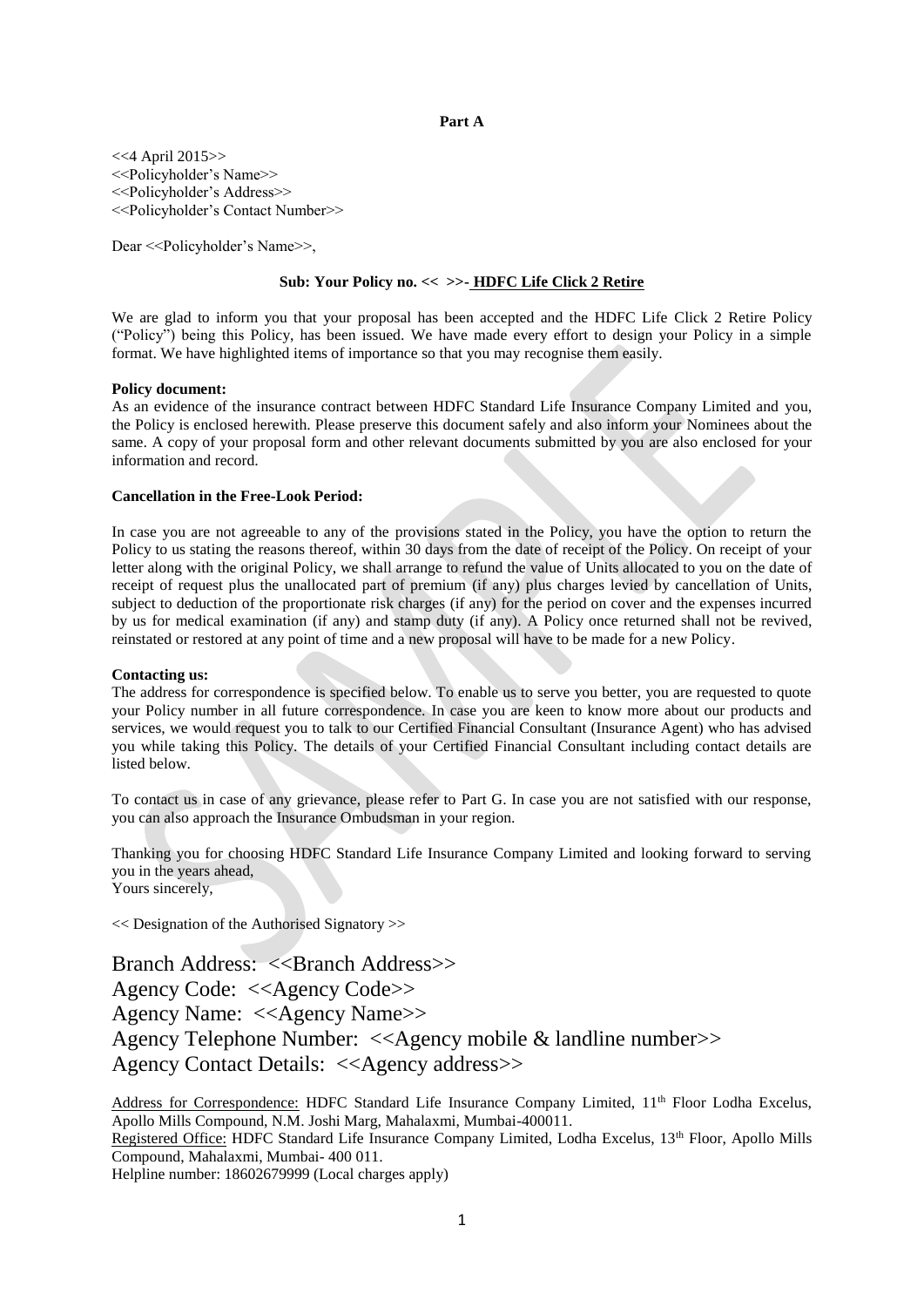# **POLICY DOCUMENT- HDFC Life Click 2 Retire**

#### **Unique Identification Number: <<101L108V02 >>**

# **ALL UNIT LINKED POLICIES ARE DIFFERENT FROM TRADITIONAL INSURANCE POLICIES AND ARE SUBJECT TO DIFFERENT RISK FACTORS. IN THIS POLICY, THE INVESTMENT RISK IN THE INVESTMENT PORTFOLIO IS BORNE BY THE POLICYHOLDER.**

Your Policy is a  $\lt$  regular / limited  $\gt$  Premium paying non participating online Unit Linked Pension Policy. This document is the evidence of a contract between HDFC Standard Life Insurance Company Limited and the Policyholder as described in the Policy Schedule given below. This Policy is based on the proposal made by the within named Policyholder and submitted to the Company along with the required documents, declarations, statements, any response given to the Short Medical Questionnaire (SMQ) by the Life Assured, applicable medical evidence and other information received by the Company from the Policyholder, Life Assured or on behalf of the Policyholder ("Proposal"). This Policy is effective upon receipt and realisation, by the Company, of the consideration payable as First Premium under the Policy. This Policy is written under and will be governed by the applicable laws in force in India and all Premiums and Benefits are expressed and payable in Indian Rupees.

# *Please note that this is a Unit Linked Pension Policy where a significant part of the benefits can only be taken in regular instalments and not as a lump sum amount as per the applicable laws including but not limited to Income Tax Act 1961.*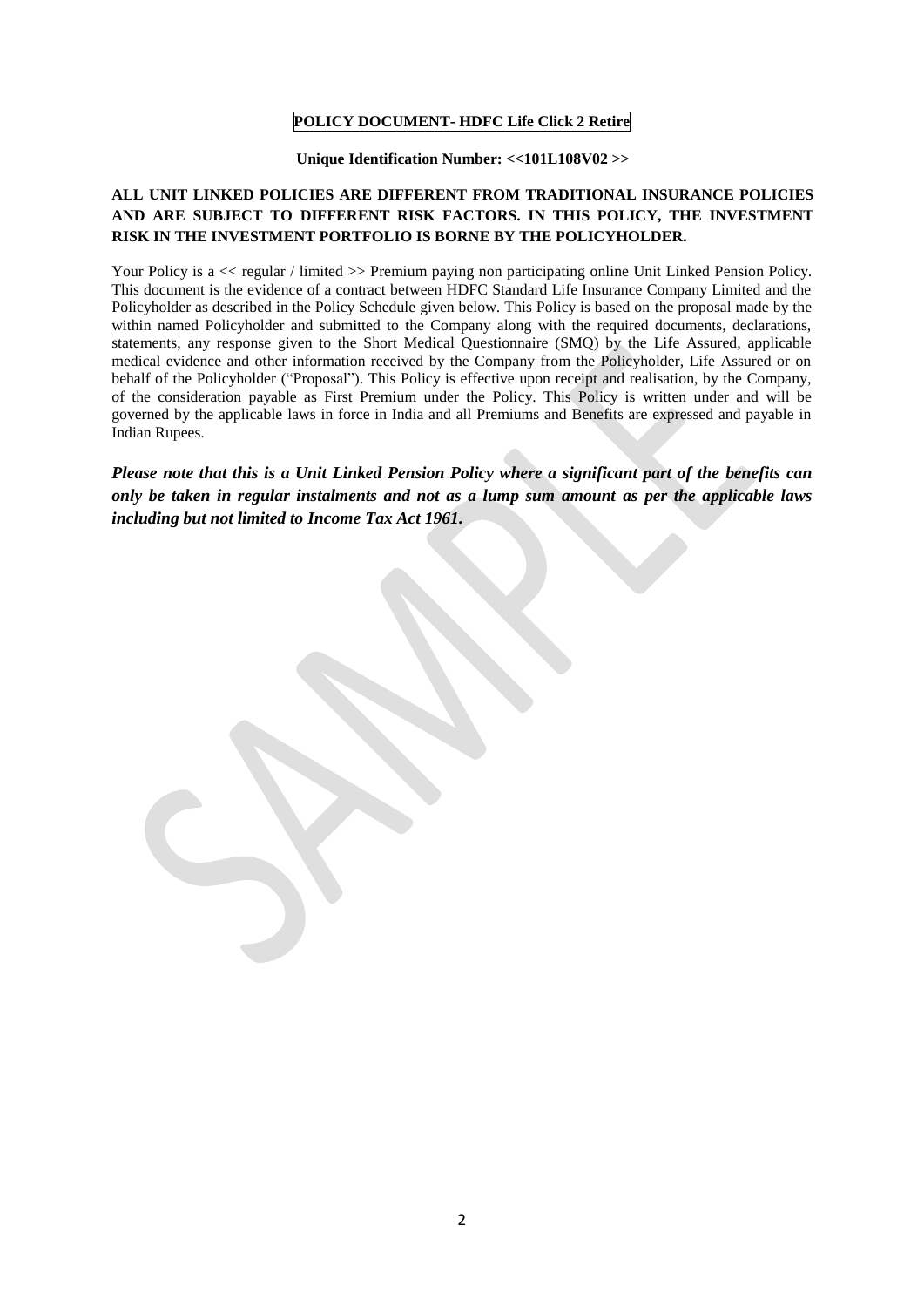# **POLICY SCHEDULE**

 $\mathcal{L}$ 

# Policy number: << >> **Client ID: << >>**

| <b>Policyholder Details</b> |           |  |  |
|-----------------------------|-----------|--|--|
| <b>Name</b>                 | $<<$ $>>$ |  |  |
| <b>Address</b>              | K < >>    |  |  |

# **Life Assured Details**

| <b>Name</b>             | $<<$ $>>$          |
|-------------------------|--------------------|
| Date of Birth           | $<<$ dd/mm/yyyy >> |
| Age on the Date of Risk |                    |
| <b>Commencement</b>     | $<<$ >> years      |
| <b>Age Admitted</b>     | $<<$ Yes/No>>      |

# **Policy Details**

| Date of Commencement of Policy          | $<<$ Date $>>$                                        |
|-----------------------------------------|-------------------------------------------------------|
| <b>Date of Risk Commencement</b>        | << Risk Commencement Date >>                          |
| Date of Issue/Inception of Policy       | $<<$ Issue Date>>                                     |
| <b>Premium Due Date(s)</b>              | $<<$ dd /month $>>$                                   |
| <b>Sum Assured</b>                      | Nil                                                   |
| <b>Annualised Premium</b>               | $Rs. \ll \gg$                                         |
| <b>Policy Term</b>                      | $<< 10$ , 15 to 35 >> years                           |
| <b>Premium Paying Term</b>              | <<8,10,15>> years                                     |
| <b>Frequency of Premium Payment</b>     | << Annual / Half-Yearly / Quarterly / Monthly >>      |
|                                         |                                                       |
| <b>Premium per Frequency of Premium</b> |                                                       |
| <b>Payment</b>                          | $Rs. \ll \gg$                                         |
| <b>Total Premium per Frequency of</b>   |                                                       |
| <b>Premium Payment</b>                  | $Rs. \ll \gg$                                         |
| <b>Grace Period</b>                     | << 15 (for Monthly mode) 30 (for other modes) >> days |
| <b>Expiry Date of Lock-in Period</b>    | $<< 5$ years from RCD >>                              |
| <b>Final Premium Due Date</b>           | $<<$ dd/mm/yyyy >>                                    |
| <b>Vesting Date</b>                     | $<<$ dd/mm/yyyy >>                                    |
| Policy issued on the basis of Short     | $<<$ Yes/No>>                                         |

# **Riders**

| <b>Rider Name</b>        | $<<$ $>>$                               |
|--------------------------|-----------------------------------------|
| <b>Rider Term</b>        | $\langle \langle \rangle \rangle$ years |
| <b>Rider Sum Assured</b> | $\text{Rs.}<<\gg$                       |

# **NOMINATION SCHEDULE**

| <b>Nominee's Name</b>                                                   | $<<$ Nominee-1 $>>$ | $<<$ Nominee-2 $>>$ |
|-------------------------------------------------------------------------|---------------------|---------------------|
| <b>Date of Birth of Nominee</b>                                         | $<<$ dd/mm/yyyy >>  | $<<$ dd/mm/yyyy >>  |
| <b>Nomination Percentage</b>                                            | $<<$ >> %           | $<<$ >> %           |
| <b>Nominee's Address</b>                                                | $<<$ $>>$           | $\ll$ $\gg$         |
| <b>Appointee's Name</b><br>(Applicable where the Nominee is a<br>minor) | $<<$ >>             |                     |
| Date of Birth of Appointee                                              | $<<$ dd/mm/yyyy >>  |                     |
| <b>Appointee's Address</b>                                              | $<<$ >>             |                     |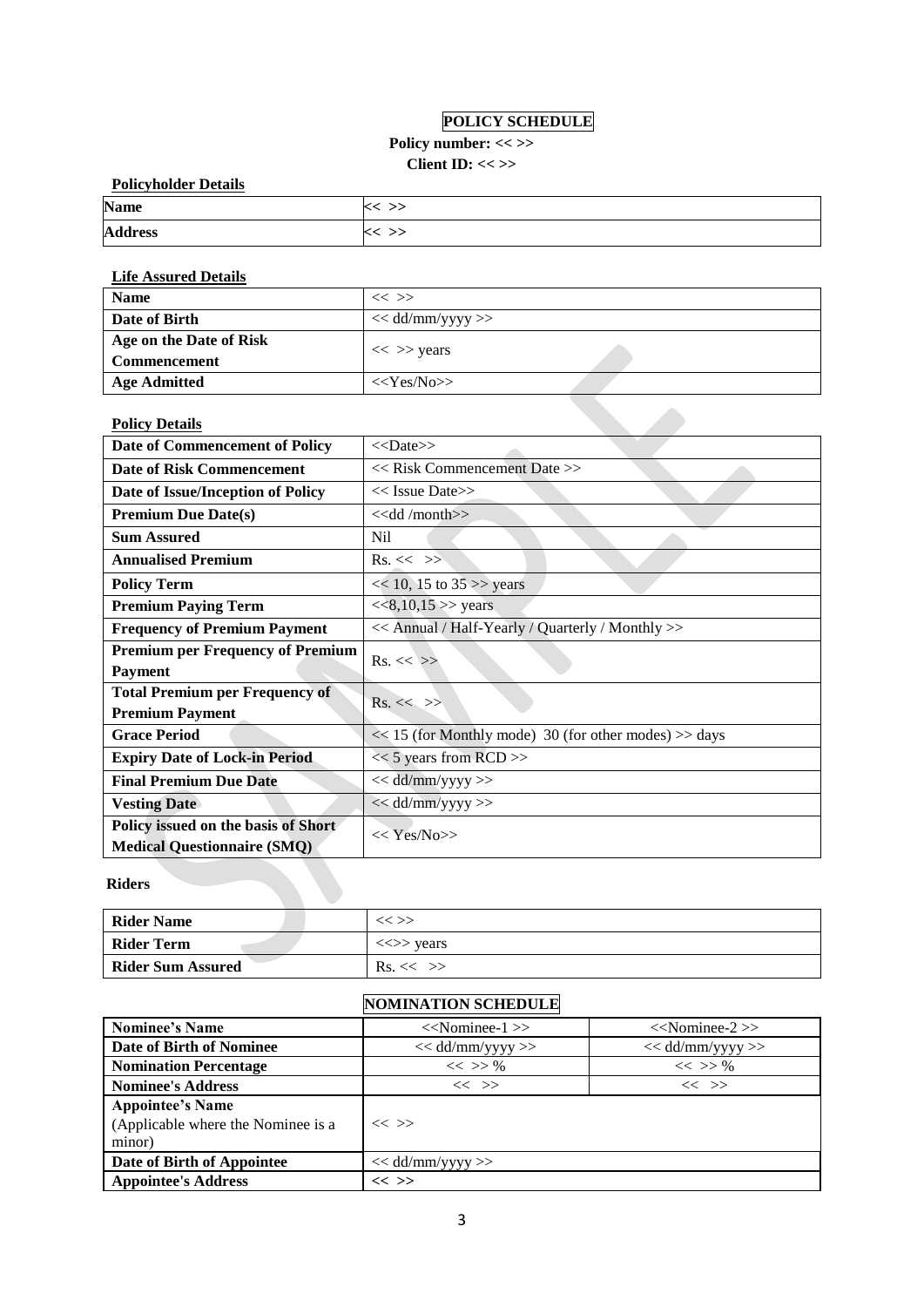Signed at Mumbai on <<>>

For HDFC Standard Life Insurance Company Limited

# Authorised Signatory

In case you notice any mistake, you may return the Policy document to us for necessary correction.

# **SPACE FOR ENDORSEMENTS**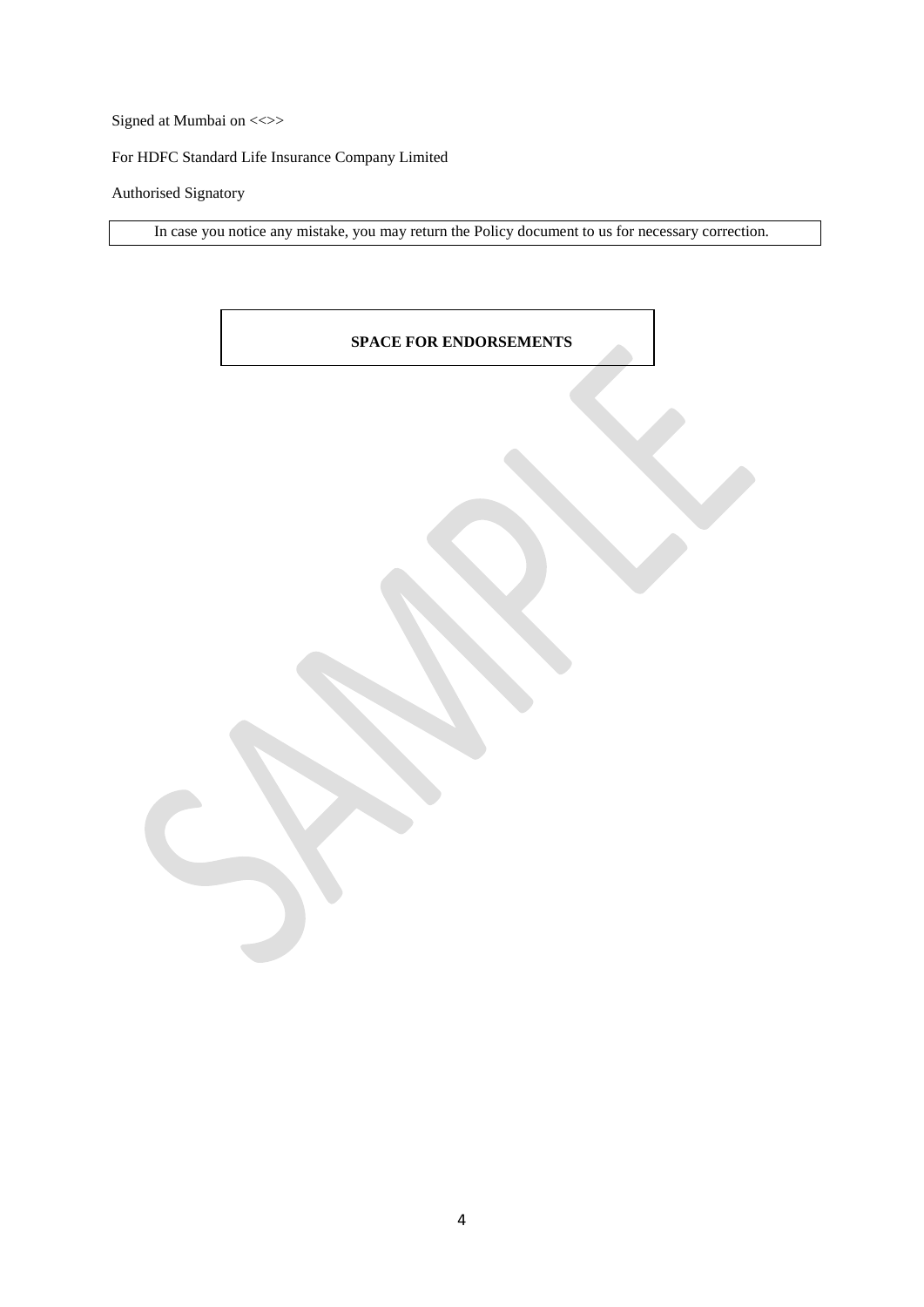#### **Part B**

In this Policy, the following definitions shall be applicable:

- 1) *Accumulation Period* means the period for which, under this policy, the Premium(s) remain invested in the Fund(s).
- 2) *Appointee –* means the person named by you and registered with us in accordance with the Nomination Schedule, who is authorised to receive the Death Benefit under this Policy on the death of the Life Assured while the Nominee is a minor.
- 3) *Assignee*  means the person to whom the rights and benefits under this Policy are transferred by virtue of assignment under Section 38 of the Insurance Act, 1938 as amended from time to time.
- 4) *Authority/ IRDAI* means Insurance Regulatory and Development Authority of India;
- 5) *Charges -* means or refers to Fund Management Charge, Investment Guarantee Charge, Miscellaneous Charge and Statutory Charge.
- 6) *Company, company, Insurer, Us, us, We, we, Our, our*  means or refers to HDFC Standard Life Insurance Company Limited.
- 7) *Cut-off time*  Is the time by which we must have accepted your instructions to invest in, or encash Units from a Fund, for us to invest in or encash Units at the associated valuation time. As per Regulations, the current Cut-off time is 3.00 p.m.
- *8) Date of Risk Commencement -* means the date, as stated in the Policy Schedule, on which the insurance coverage under this Policy commences.
- *9) Frequency of Premium Payment –* means the period, as stated in the Policy Schedule, between two consecutive Premium due dates for the Policy.
- 10) *Funds* means each of the Funds earmarked by the Company for unit linked business and available to this product
- 11) *Fund House*: pension fund administrator who had transferred the accumulated pension pot of the Policyholder to HDFC Life QROPS
- 12)
- 13) *Fund Value, Unit Fund Value* means the value obtained by multiplying the number of Units allocated to your Policy by the corresponding price of the Units.
- 14) *Life Assured* means the person as stated in the Policy Schedule on whose life the contingent events have to occur for the Benefits to be payable. The Life Assured may be the Policyholder.
- 15) *Nominee(s)-* means the person named by you and registered with us in accordance with the Nomination Schedule, who is authorised to receive the Death Benefit under this Policy, on the death of the Life Assured.
- 16) *Policyholder, You, you, your* means or refers to the Policyholder stated in the Policy Schedule.
- 17) *Policy Term*  means the term of the Policy as stated in the Policy Schedule.
- 18) *Premium(s)* means an amount stated in the Policy Schedule, payable by you to us for every Policy Year by the due dates, and in the manner stated in the Policy Schedule, to secure the benefits under this Policy, excluding service tax or any other taxes, cesses or levies.
- 19) *Premium Paying Term –* means the period as stated in the Policy Schedule, in years, over which Premiums are payable.
- 20) *Regulations* **–** means IRDAI (Linked Insurance Products) Regulations, 2013
- 21) *Revival of Policy* means restoration of the Policy, which was discontinued due to the non-payment of Premium, by the Company with all the benefits mentioned in the Policy document, with or without rider benefits, if any, upon the receipt of all the Premiums due and other charges/late fee, if any, as per the terms and conditions of the Policy, upon being satisfied as to the continued insurability of the insured on the basis of the information, documents and reports furnished by the Policyholder.
- 22) *Revival Period*  means the period of two consecutive years from the date of discontinuance of the Policy, during which period the Policyholder is entitled to revive the Policy, which was discontinued due to the non-payment of Premium, in accordance with the terms of Revival of a Policy.
- 23) *Surrender* means complete withdrawal/ termination of the entire Policy.
- 24) *Units* means a specific portion or a part of the underlying segregated unit linked Fund which is representative of the Policyholder's entitlement in such Funds i.e. the number of Units that are allocated basis applicable Unit Prices and amount of Premium net of Charges.
- 25) *Unit Price* means the Net Asset Value (NAV) per Unit of the investment linked Fund.
- 26) *Vesting Date –* means the date stated in the Policy Schedule, on which the Policy Term expires.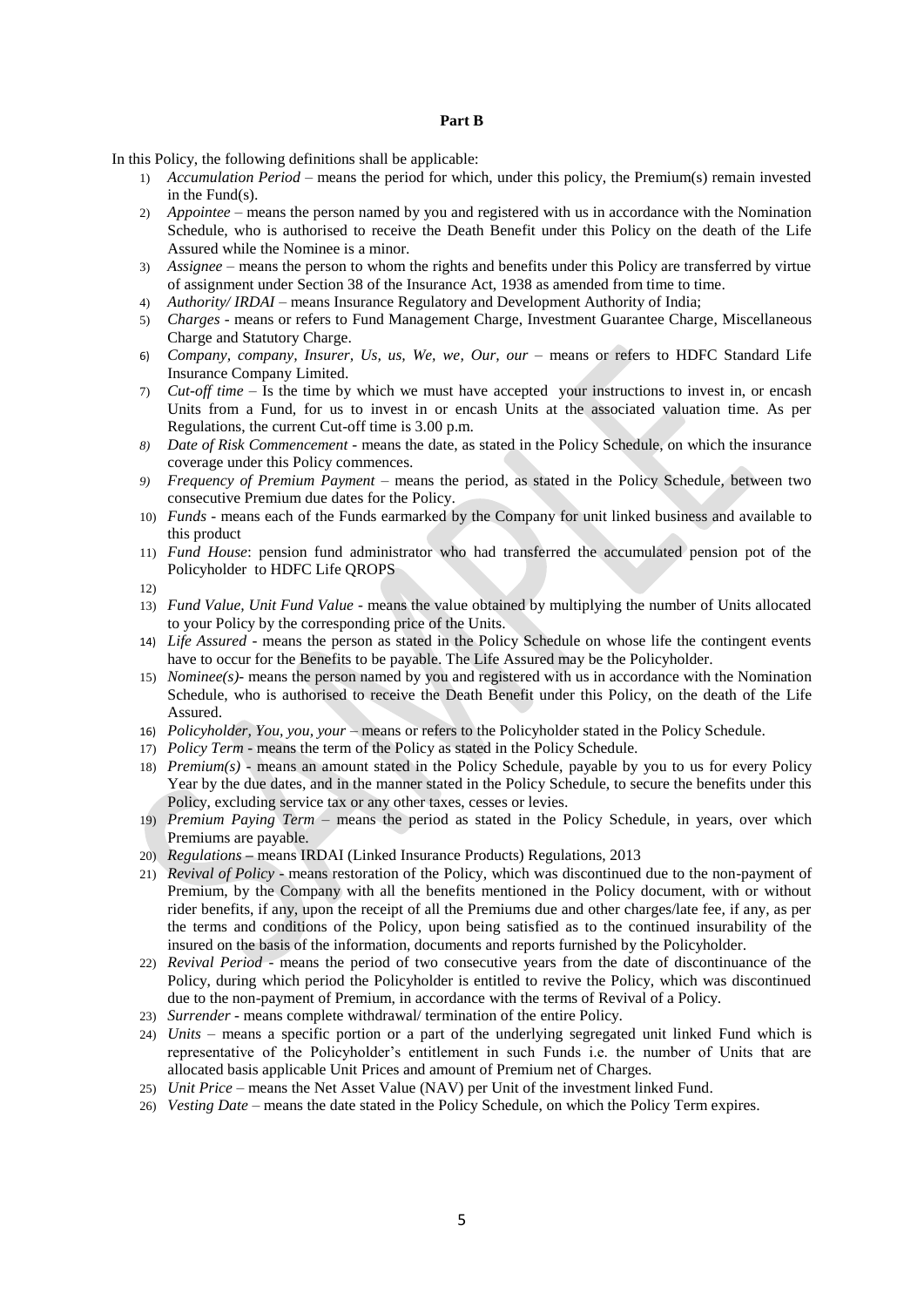# **Part C**

#### **1. Benefits**

- (1) *Vesting Benefit –* Upon survival of the Life Assured till the Vesting Date and provided all due Premiums which have fallen due have been paid or the policy is in the paid-up status, the Vesting Benefit amount payable shall be the higher of the following:
	- i. Assured Vesting Benefit (as specified below), or
	- ii. Unit Fund Value

Assured Vesting Benefit = {101%+1%\*(Policy Term – Premium Paying Term)}\*Total Premiums paid till date

The Assured Vesting Benefit will be calculated based on the Policy Term chosen at the inception of the Policy.

- (2) On the Vesting Date the Policyholder may extend the Accumulation Period/deferment period. In case the Accumulation Period is extended, all benefits will remain unchanged.
- (3) *Death Benefit* Upon death of the Life Assured before the Vesting Date and provided all due Premiums which have fallen due have been paid or the policy is in the paid-up status, the Death Benefit amount payable shall be the higher of the following:
	- (i). Assured Death Benefit (as specified below), or
	- (ii). Unit Fund value

# Assured Death Benefit = 105% \* Total Premiums paid till date

The Death Benefit is subject to the exclusions set out in Part F Clause 1 (Exclusions).

Upon the payment of the Vesting Benefit or the Death Benefit, whichever is earlier, the Policy terminates and no further Benefits are payable.

- (4) For details on the Annuitisation Provisions, please refer to Clause 8 in Part D.
- (5) Access to benefits/payout if this product is purchased as QROPS (Qualifying Recognized Overseas Pension Scheme), through transfer of UK tax relieved assets

Notwithstanding anything stated under this document, the following terms & conditions shall apply to QROPS policyholders:

#### i) Benefits on Vesting

If this product is purchased as QROPS through transfer of UK tax relieved assets, access to benefits from policy proceeds both in the form of tax free commutation and Annuitisation, would be restricted till the Policyholder attains 55 years of age or vesting age, whichever is later

#### ii) Benefits on Surrender/Discontinuance

If this product is purchased as QROPS through transfer of UK tax relieved assets, access to benefits from policy proceeds both in the form of tax free commutation and Annuitisation, would be restricted till the Policyholder attains 55 years of age or the end of the lock-in period whichever is later

iii) Cancellation in the Free-Look Period

If this product is purchased as QROPS through transfer of UK tax relieved assets, the proceeds from cancellation in free look period shall only be transferred back to the Fund House from where the money was received.

**2.** The recipients of Benefits under this Policy shall be as specified below: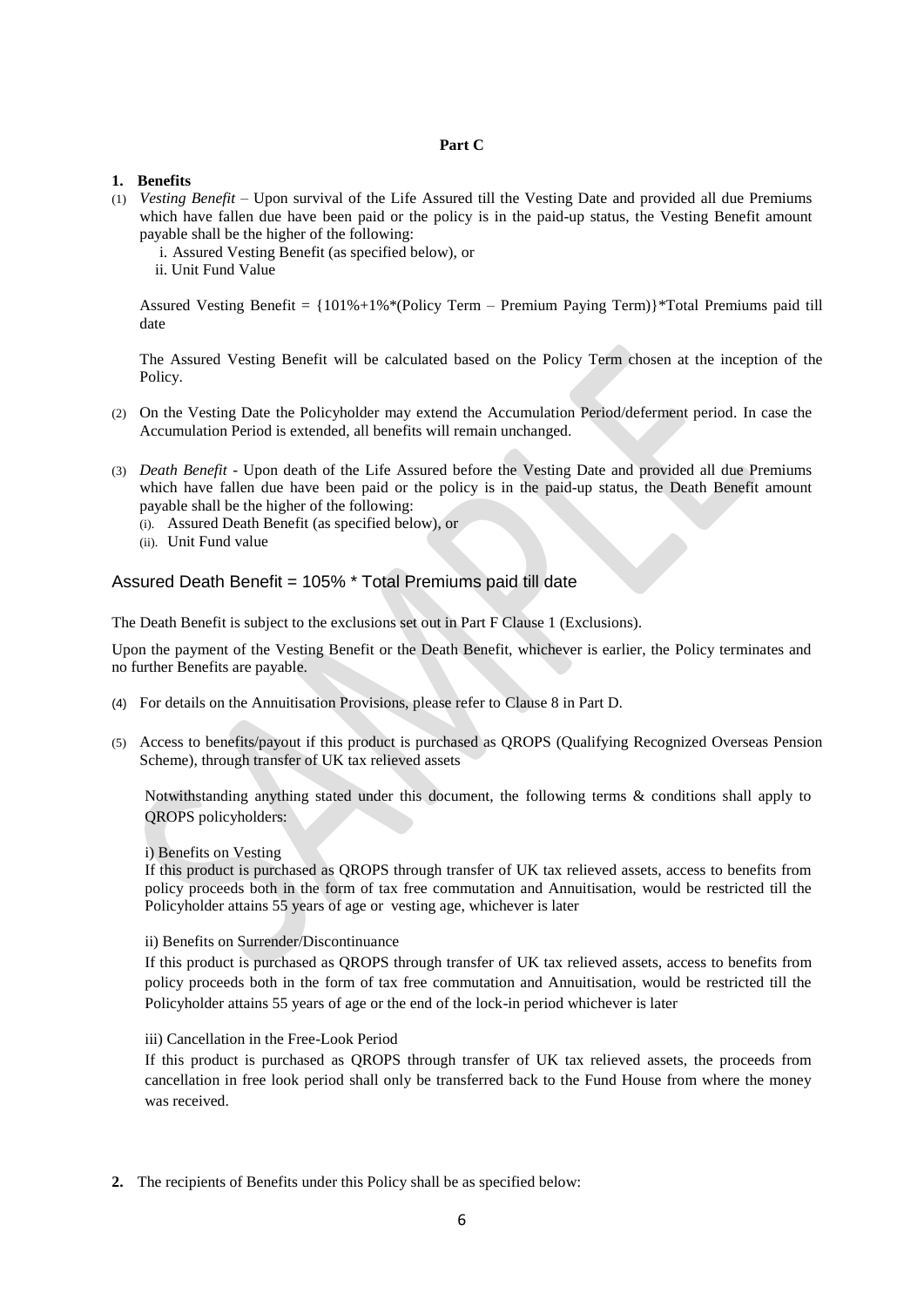- (i) Death Benefit shall be payable to the registered Nominee(s), if the Policyholder and the Life Assured are the same; or to the Policyholder if the Life Assured is other than the Policyholder.
- (ii) All other Benefits shall be payable to the Policyholder provided the Policyholder is alive.
- (iii) In case of any unique situation or doubt the Company's decision will be final and binding.

### **3. Payment and cessation of Premiums**

- (1) The first Premium must be paid along with the submission of your completed application. Subsequent Premiums are due in full on the due dates as per the Frequency of Premium Payment set out in your Policy Schedule.
- (2) Premiums under the Policy can be paid on yearly, half-yearly, quarterly or monthly basis as per the chosen Frequency of Premium Payment and as set out in the Policy Schedule or as amended subsequently.
- (3) Collection of advance Premium under this Policy shall not be allowed except in the following cases:
	- a. If you have chosen monthly Frequency of Premium Payment, we shall collect first 3 months Premium in advance on the Date of Commencement of Policy, as a prerequisite to allow monthly mode of Premium payment.
	- b. The Premium due is accepted 30 days before the Premium Due Date. However, the commission shall only be paid on Premium Due Date.
- (4) Any Premiums paid before the Premium Due Date will be deemed to have been received on the Due Date for that Premium. No Units will be allocated before reaching the respective due dates, for the Premiums which are paid before the due date.
- (5) A Grace Period of not more than 30 days, where the mode of payment of Premium is other than monthly, and not more than 15 days in case of monthly mode, is allowed for the payment of each renewal Premium after the first Premium. We will not accept part payment of the Premium.
- (6) A Premium will be deemed to remain unpaid if the Premium amount has not been realised by us. If any Premium remains unpaid after the expiry of Grace Period we will send you a Revival Letter. If we do not receive the Premiums due within the date specified in the revival letter, all risk covers will cease and your Policy will be discontinued as described under Part D Clause 1 (Policy Discontinuance and Revival).
- (7) Premiums are payable by you without any obligation on us to issue a reminder notice to you.
- (8) Where the Premiums have been remitted otherwise than in cash, the application of the Premiums received is conditional upon the realisation of the proceeds of the instrument of payment, including electronic mode.

# **4. Non-negative Claw-back Additions**

This will be as per relevant IRDAI guidelines issued from time to time. Currently, the applicable guideline is Section 37 (d) of the Regulations which states the following:

In the process to comply with the reduction in yield, the Company may arrive at specific non-negative clawback additions, if any, to be added to the Unit Fund Value, as applicable, at various durations of time.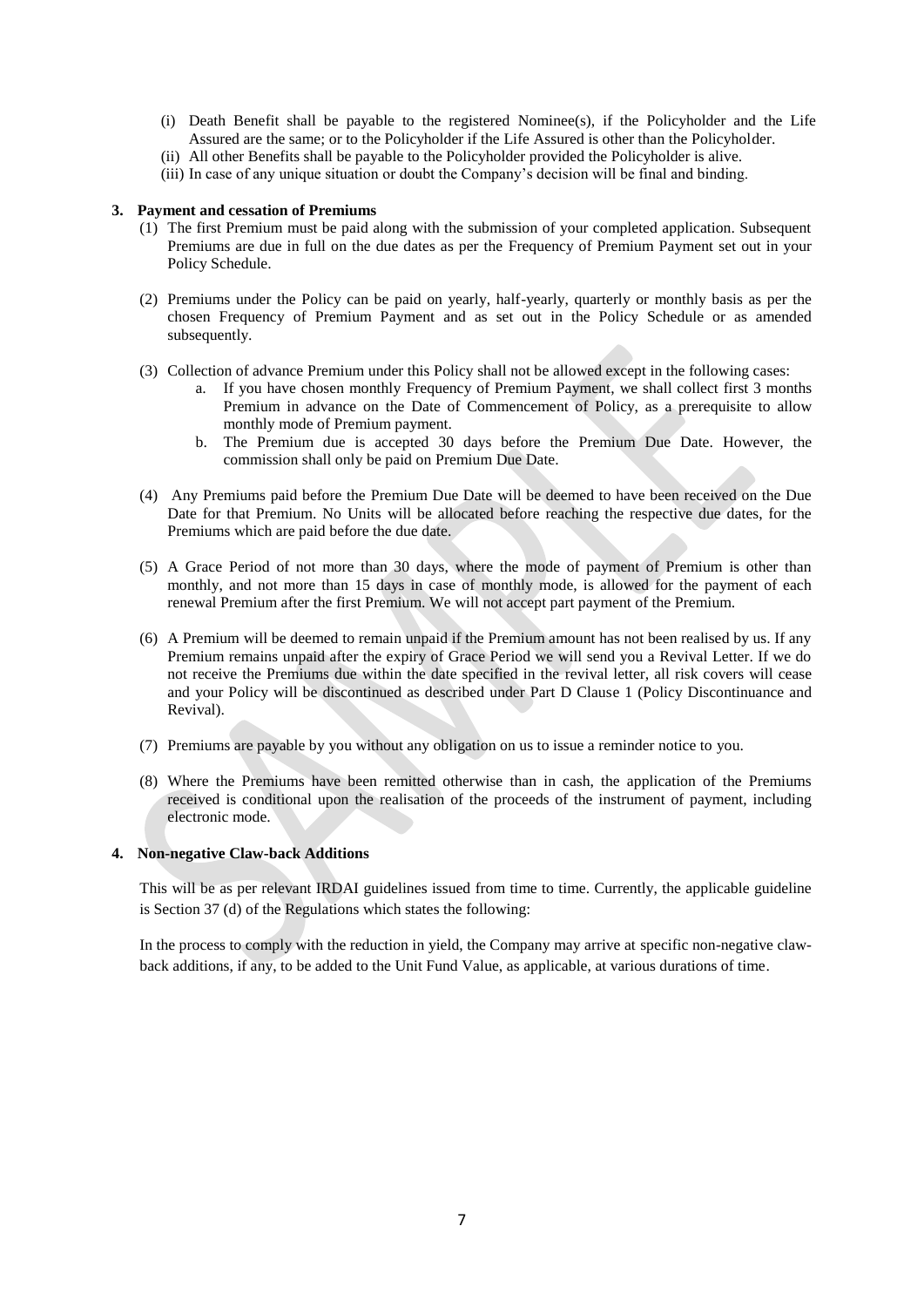### **Part D**

#### **1. Policy Discontinuance and Revival**

#### *Discontinuance before the completion of five Policy years*

- (1) If the Premiums due on your Policy are not paid before the expiry of the Grace Period, a notice will be issued to you within 15 days from the expiry of the Grace Period containing the following options:
	- i. to revive the Policy within a period of 2 years from the date of discontinuance, or
	- ii. to completely withdraw from the Policy without any risk cover.

The option chosen by you should be communicated to us within 30 days of receipt of such notice. During this period the Policy is deemed to be in-force with risk cover as per terms and conditions of the Policy and all Charges as specified in the Part E will continue to be deducted on the Policy during this period.

(2) The treatment under the two above mentioned options is specified below:

| Option     | Treatment                                                                                                                                                                                                                                                                                                                                                                                                                                                                                                                                                      |
|------------|----------------------------------------------------------------------------------------------------------------------------------------------------------------------------------------------------------------------------------------------------------------------------------------------------------------------------------------------------------------------------------------------------------------------------------------------------------------------------------------------------------------------------------------------------------------|
| Revival    | The revival shall be subject to the terms and conditions that we may specify from time to<br>$\bullet$<br>time including payment of all due and unpaid Premiums and underwriting approval.<br>At the time of revival:<br>$\bullet$<br>We shall collect all due and unpaid Premiums without charging any interest or fee.<br>a)<br>b) Risk cover will be restored and your Policy's 'Discontinued Policy Fund' value shall<br>be reallocated to the investment Funds in the proportion as applicable on the date of<br>revival based on prevailing Unit Prices. |
| Withdrawal | The risk cover will cease immediately and your Policy will be discontinued.<br>٠<br>The Unit Fund Value as on the Date of Discontinuance will be moved to 'Discontinued'<br>$\bullet$<br>Policy Fund'.<br>The proceeds from the 'Discontinued Policy Fund' for your Policy will be refunded only<br>٠<br>on the completion of the Lock-in Period.                                                                                                                                                                                                              |

If you do not revert to us within 30 days of receipt of the notice or 35 days from the expiry of the Grace Period or if the Policy is not revived, the treatment shall be as per "Withdrawal" option as specified above.

- (3) The Funds in 'Discontinued Policy Fund' will earn a minimum guaranteed interest rate of 4% per annum. The excess income earned in the discontinued fund over the minimum guaranteed interest rate shall also be apportioned to the discontinued policy fund in arriving at the proceeds of the discontinued policies and shall not be made available to the shareholders. A Fund Management Charge of 0.50% p.a., charged daily, will be levied on the Discontinued Policy Fund.
- (4) In the instances where the revival period is not completed at the end of the Lock-in Period, the notice issued to you within 15 days from the expiry of the Grace Period will contain the options as specified in Clause (1) above as well as an additional option of receiving the proceeds at the end of the Lock-in Period or revival period, whichever is later. However, if the Policyholder does not exercise any option, the default option is withdrawal and payment of proceeds at the end of lock-in period.
- (5) The treatment for Clause (4) above is specified below:
	- a. If you choose to revive the Policy, the treatment for revival is as specified in Clause (2). The Fund Value shall continue to remain in the 'Discontinued Policy Fund' until the Policy is revived or until the end of the revival period, whichever is earlier. If the Policy is not revived within two years of the revival period, the proceeds of the Discontinued Policy Fund shall be paid out at the end of the revival period.
	- b. If you choose to completely withdraw from the Policy without any risk cover, the treatment shall be as specified in Clause (2).
	- c. If you choose to receive the proceeds at the end of the Lock-in Period or revival period whichever is later, the treatment shall be as per (a) above.
- (6) Upon payment of the proceeds from Discontinued Policy Fund, your Policy shall terminate and no further Benefits shall be payable under your Policy.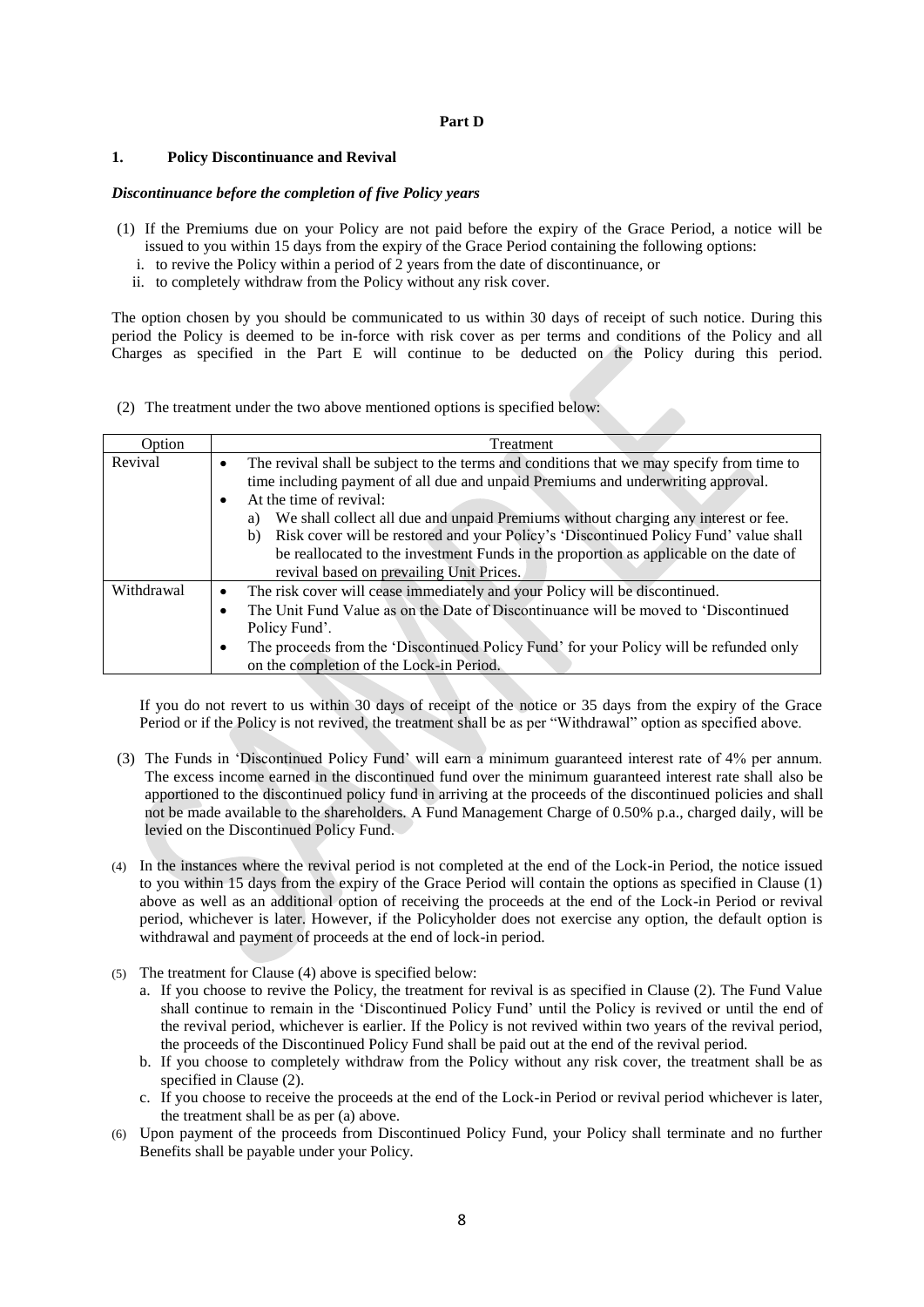### *Discontinuance on or after the completion of five Policy years*

#### *The following provisions are applicable only for policies where the premium paying term is more than 5 years.*

- (1) If the Premiums due on your Policy are not paid before the expiry of the Grace Period, a notice will be issued to you within 15 days from the expiry of the Grace Period containing the following options:
	- to revive the Policy within a period of 2 years from the date of discontinuance of Premiums, or
	- to completely withdraw from the Policy without any risk cover, or
	- to convert the Policy into a paid-up Policy.

The option chosen by you should be communicated to us within 30 days of receipt of such notice. During this notice period as well as the revival period the Policy is deemed to be in-force with risk cover as per terms and conditions of the Policy and all Charges as specified in the Part E will continue to be deducted on the Policy during this period.

- (2) The treatment under the above mentioned options is specified below:
	- a. If you choose to revive the Policy, the revival shall be subject to the terms and conditions that we may specify from time to time including payment of all due and unpaid Premiums and underwriting approval.
	- b.If you choose to completely withdraw from the Policy without any risk cover, the Policy shall be surrendered and surrender benefit as per Clause 2 (Surrender) shall be payable.
	- c. If you choose to convert the Policy into a paid-up Policy, your policy will continue as per the policy terms and conditions and Charges as specified in Part E Clause 1 (Charges).
- (3) If you do not revert to us within 30 days of receipt of the notice or 35 days from the expiry of the Grace Period, or the Policy is not revived, the Policy shall be deemed to be withdrawn and the proceeds shall be paid out to the Policyholder. If the Policyholder opts to revive the Policy, but does not revive before the completion of the revival period, the Policy shall get surrendered automatically upon the completion of the revival period and the surrender benefit as specified in Clause 2 (Surrender) shall become payable.

After the payment of the discontinuance benefit, the Policy shall terminate and no further benefits shall be payable under the policy.

#### **2. Surrender**

- (1) Policy may be surrendered at any time. Subject to Clause 8(3) the amount payable will be the Unit Fund Value on surrender less the Discontinuance Charge as specified in the Part E. If the Policy is surrendered before the completion of five Policy years, the amount will be moved to the Discontinued Policy Fund which will earn a minimum guaranteed interest rate as specified by the IRDAI. The current minimum guaranteed rate of interest specified by the IRDAI is 4% p.a. A Fund Management Charge at the rate of 0.50% p.a., charged daily, will be levied on the 'Discontinued Policy Fund'. The Fund Value corresponding to the Discontinued Policy Fund will be paid out on completion of the five year Lock-in Period.
- (2) If the Policy is surrendered on or after the completion of the five Policy years, the Fund Value will be payable immediately.
- (3) In case of death of the Life Assured before the Surrender Benefit has been paid, we will pay the amount in the Discontinued Policy Fund to the Nominee immediately on receipt of all relevant documents in support of the claim.
- (4) Once any surrender payment has been made, the Policy terminates and no further Benefits are payable.
- **3. Fund Switches**: Not Applicable
- **4. Partial Withdrawals:** Not Applicable
- **5. Single Premium Top-Up:** Not Applicable
- **6. Settlement Option:** Not Applicable
- **7. Premium Redirection:** Not applicable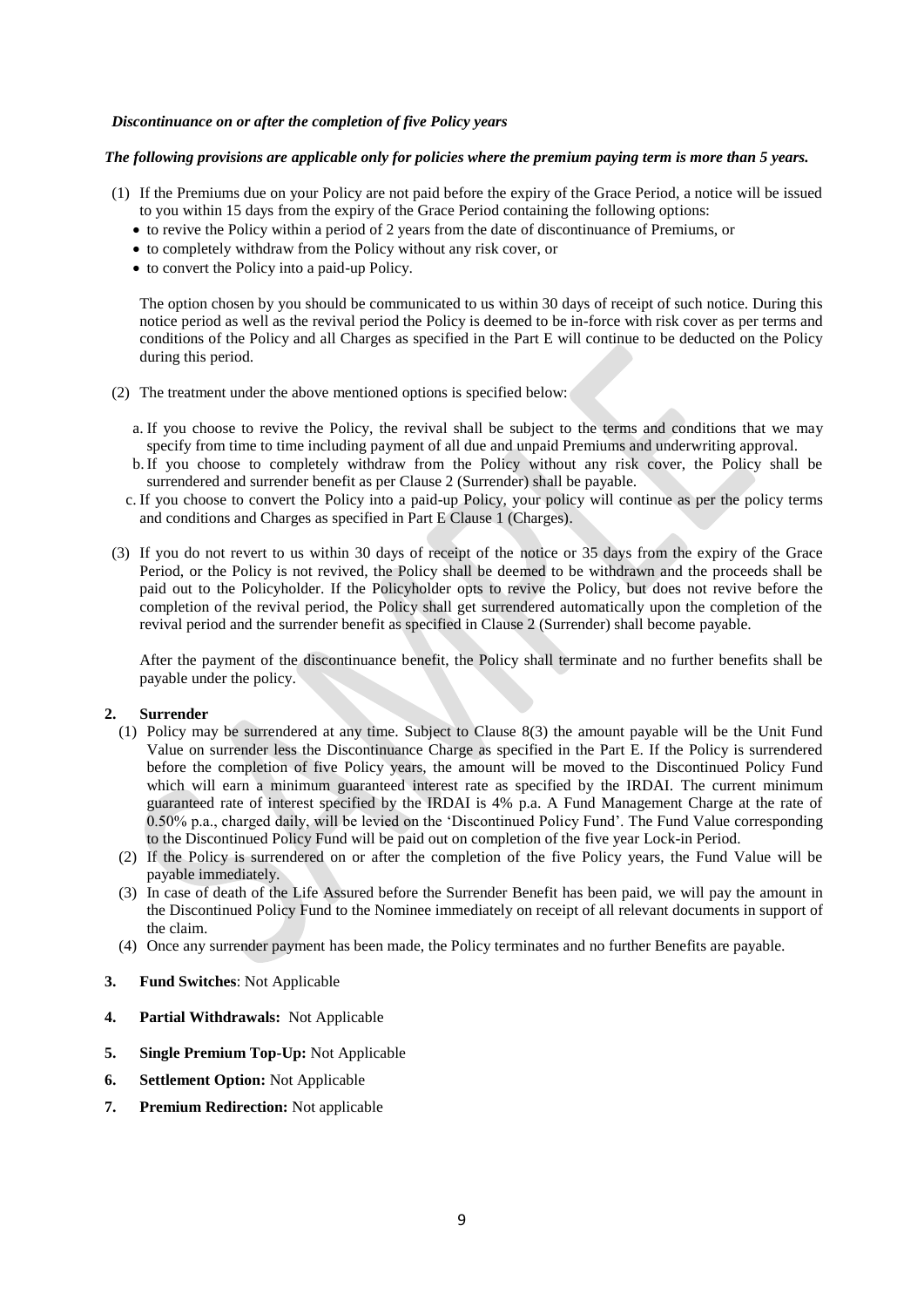### **8. Annuitisation Provisions:**

Where an annuity has to be purchased from the policy proceeds, this can be done by purchasing any annuity product offered by the Company at the time of the annuitisation of the proceeds.

The annuitisation provisions are set out below:

(1) On Death – The following options shall be available:

- i. To utilise the Death Benefit, fully or partly, for purchasing an immediate annuity product from us at the then prevailing annuity rate offered; or
- ii. To withdraw the entire Death Benefit.

(2) On Vesting – The following options shall be available:

- i. To commute to the extent allowed under the Income Tax laws and to utilise the residual amount to purchase an immediate annuity product from us at the then prevailing annuity rate offered;
- ii. To utilise the Vesting Benefit to purchase a single Premium deferred pension product from us;
- iii. To extend the Accumulation Period/deferment period within the same Policy with the same terms and conditions as the original policy provided the Policyholder/Life Assured is below the age of 55 years (as on the Vesting Date).

(3) On Discontinuance – The following options shall be available:

- i. To commute to the extent allowed under the Income Tax laws and to utilise the residual amount to purchase an immediate annuity from us at the then prevailing annuity rate offered; or
- ii. To utilise the discontinuance proceeds to purchase a single Premium deferred pension product from us.

(4) On Surrender – The following options shall be available:

- i. To commute to the extent allowed under the Income Tax laws and to utilise the residual amount to purchase an immediate annuity product from us at the then prevailing annuity rate offered; or
- ii. To utilise the surrender benefit to purchase a single Premium deferred pension product from us.

#### **9. Loans**

There is no facility of loan available from us under this Policy.

# **10. Alterations**

No alterations are permissible under the Policy except change in Frequency of Premium Payment. Alteration in the Frequency of Premium Payment may lead to a change in the Premium.

#### **11. Free Look Cancellation**

In case you are not agreeable to any of the provisions stated in the Policy, you have the option to return the Policy to us stating the reasons thereof, within 30 days from the date of receipt of the Policy. On receipt of your letter along with the original Policy document, we shall arrange to refund the value of Units allocated to you on the date of receipt of request plus the unallocated part of premium (if any) plus charges levied by cancellation of Units, subject to deduction of the proportionate risk charges (if any) for the period on cover and the expenses incurred by us for medical examination (if any) and stamp duty (if any). A Policy once returned shall not be revived, reinstated or restored at any point of time and a new proposal will have to be made for a new Policy.

#### **12. Change of address and contact details**

In case of change of address, the Policyholder is required to provide timely intimation to the Company supported by the required address proofs to enable the Company to carry out the change of address in its systems. The onus of intimation of change of address lies with the Policyholder. An updated contact detail of the Policyholder will ensure that correspondences from the Company are correctly addressed to the Policyholder at the latest updated address.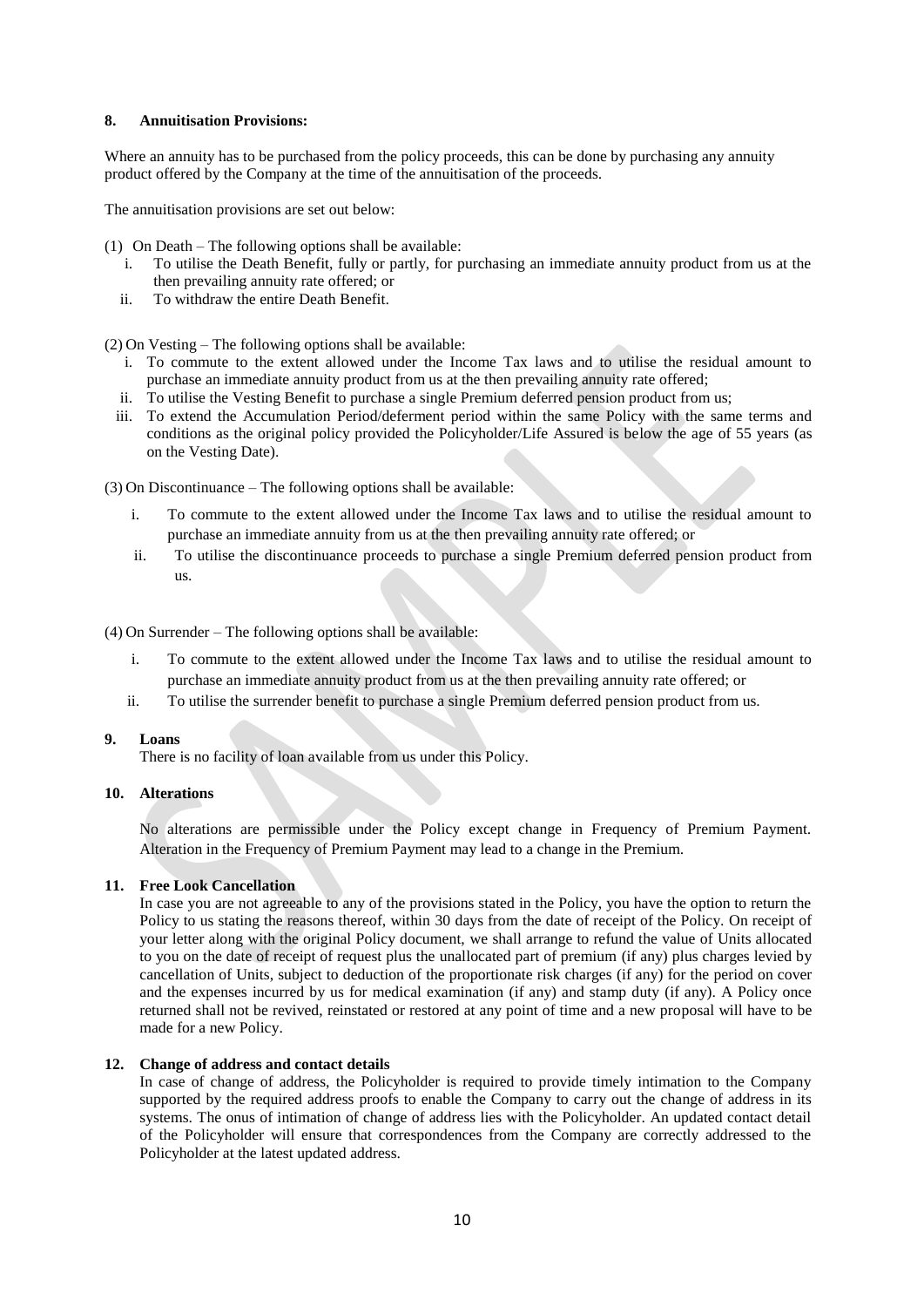# **Part E**

### **1. Charges:**

We reserve the right to review our charging structure (except Premium Allocation and Mortality Charge) at any time, subject to prior approval by IRDAI.

(1) Premium Allocation Charge:

Nil

This charge is guaranteed for the entire policy term.

(2) Fund Management Charge:

The Fund Management Charge is 1.35 % p.a. of the Fund Value, which will be charged daily. This charge can be increased to the maximum cap as allowed by IRDAI, subject to prior approval from IRDAI. Currently, this maximum cap on this charge is 1.35%.

The Fund Management Charge for Discontinued Policy Fund shall be 0.50% p.a.

(3) Policy Administration Charge:

Nil

This charge may be increased to a maximum of Rs 500 per month, subject to prior approval from IRDAI.

(4) Mortality Charge**:**

Nil

This charge is guaranteed for the entire policy term.

(5) Discontinuance Charge:

Nil

This charge can be increased to the maximum cap as allowed by IRDAI, subject to prior approval from IRDAI.

(6) Investment Guarantee Charge:

| Fund                                                           | <b>Investment Guarantee</b><br><b>Charge</b> |
|----------------------------------------------------------------|----------------------------------------------|
| Pension Equity Plus Fund: SFIN - ULIF06001/04/14PenEqPlsFd101  | $0.50\%$ p.a.                                |
| Pension Income Fund: SFIN - ULIF06101/04/14PenIncFund101       | $0.50\%$ p.a.                                |
| Pension Conservative Fund: SFIN - ULIF06201/04/14PenConsvFd101 | $0.10\%$ p.a.                                |

This charge is charged daily, and is a percentage of the Unit Funds. This charge is charged only while the Policy is in-force and is also applicable during the accumulation period/ deferment period and is not charged on the 'Discontinued Policy Fund'. This charge can be increased to the maximum cap allowed by IRDAI, subject to prior approval from IRDAI. Currently, the maximum cap on this charge is 0.50% p.a.

(7) Miscellaneous Charge:

A Miscellaneous Charge of Rs 250 shall be levied for any Policy alterations within the contract, as per Section 35 (j) of Regulations. However, if the request is executed through the company's web portal the Policyholder will be charged Rs 25 per request.

The charge may be increased subject to prior approval from IRDAI and is subject to a cap of Rs 500.

(8) Statutory Charge: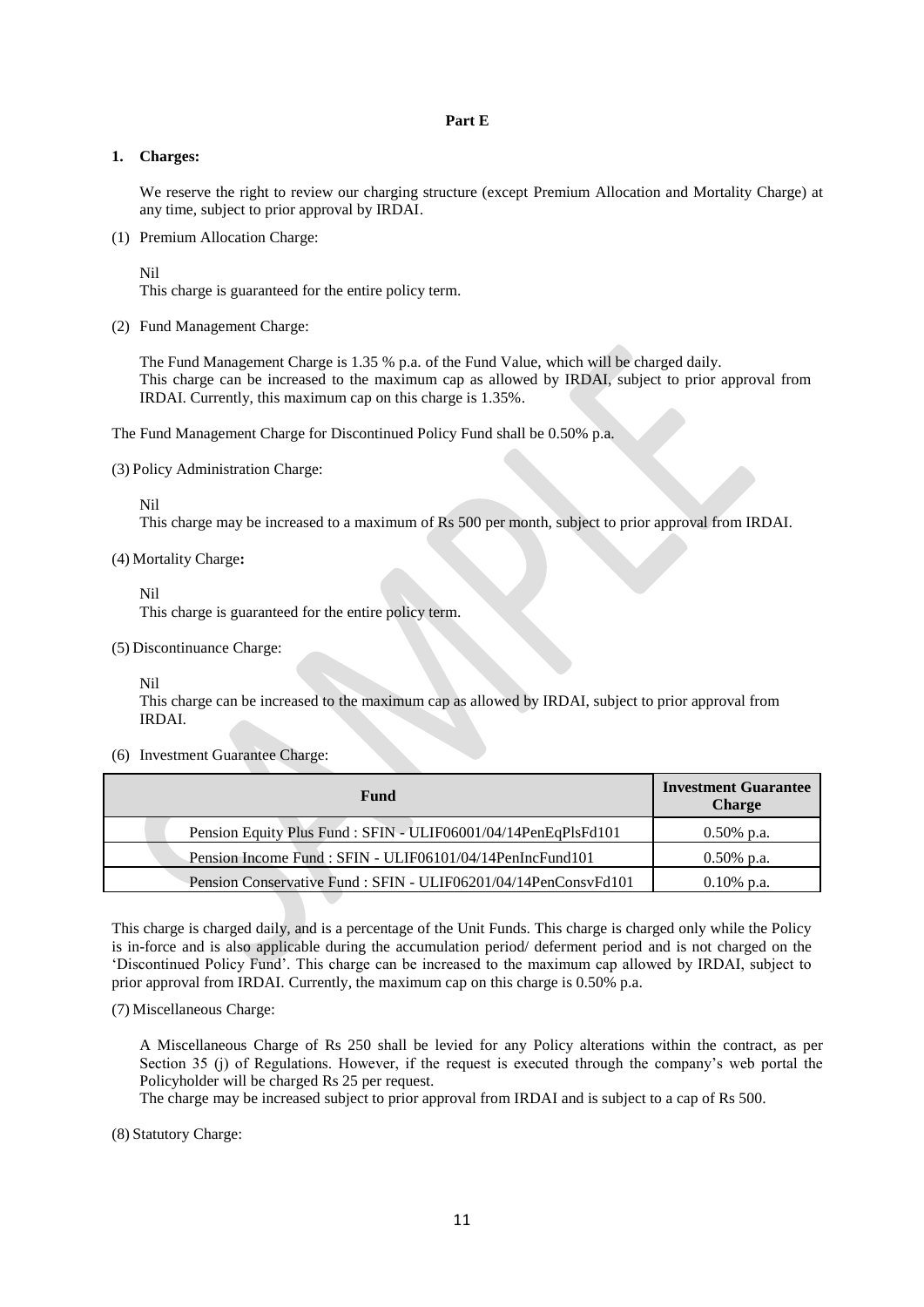Statutory Charges shall be levied as determined by the Government of India in accordance with applicable legislation.

- (9) Premium Redirection Charge: Not Applicable
- (10)Switching Charge: Not Applicable
- (11)Partial Withdrawal Charge: Not Applicable

# **2. Investment Policy**

Each Fund has its own investment policy, based on asset allocation between equity, debt and money market instruments. The allocation between the Funds are solely determined by us and depend upon the Policy Term chosen at inception and the Policy year.

In the event of vesting being postponed, the total Fund Value as on original Vesting Date will be transferred to the Pension Conservative Fund. The monies will remain invested in the Pension Conservative Fund till the revised Vesting Date.

The following funds are available under this product:

# i. **Pension Equity Plus Fund**

The Pension Equity Plus Fund aims at least 80% of the equity exposure to be limited to Nifty constituent stocks at any point in time and the balance of the equity exposure in non-Nifty constituent stocks.

# ii. **Pension Income Fund**

The Pension Income Fund aims to provide superior returns through investments in high credit quality Debt instruments while maintaining an optimal level of interest rate risk. In addition up to 20% of the Fund may be invested in cash and Money Market Instruments, Liquid Mutual Funds and Deposits to facilitate the day-to-day running of the Fund. Fund management would involve continual monitoring and credit evaluations with rigorous buy and sell disciplines to maximize upside potential and manage downside risk.

# iii. **Pension Conservative Fund**

The Pension Conservative Fund is a pure Debt Fund which invests in Government securities, high grade Fixed Income Instruments, Liquid Mutual Fund and Money Market Instruments. The fund aims to deliver stable returns by investing in the short end of the yield curve to limit the volatility and risk of the Fund. During the Policy term, the Premium would be invested in Pension Equity Plus Fund and Pension Income Fund. The proportions of assets to be invested in the Pension Equity Plus Fund are stated in the 'Equity Backing Ratio' table given below. The balance assets shall be invested in the Pension Income Fund.

| Allocation in Pension Equity Plus Fund - "Equity Backing Ratio" |     |         |           |           |       |     |
|-----------------------------------------------------------------|-----|---------|-----------|-----------|-------|-----|
| Policy Year↓/ PolicyTerm→                                       | 10  | $15-19$ | $20 - 24$ | $25 - 29$ | 30-34 | 35  |
|                                                                 | 30% | 40%     | 50%       | 60%       | 70%   | 80% |
| 2                                                               | 24% | 36%     | 46%       | 57%       | 67%   | 77% |
| 3                                                               | 18% | 32%     | 43%       | 54%       | 64%   | 74% |
| 4                                                               | 12% | 28%     | 40%       | 51%       | 61%   | 72% |
| 5                                                               | 6%  | 24%     | 36%       | 48%       | 58%   | 69% |
| 6                                                               | 0%  | 20%     | 33%       | 45%       | 56%   | 66% |
| 7                                                               | 0%  | 16%     | 30%       | 42%       | 53%   | 64% |
| 8                                                               | 0%  | 12%     | 26%       | 39%       | 50%   | 61% |
| 9                                                               | 0%  | 8%      | 23%       | 36%       | 47%   | 58% |
| 10                                                              | 0%  | 4%      | 20%       | 33%       | 44%   | 56% |
| 11                                                              |     | 0%      | 16%       | 30%       | 42%   | 53% |
| 12                                                              |     | 0%      | 13%       | 27%       | 39%   | 50% |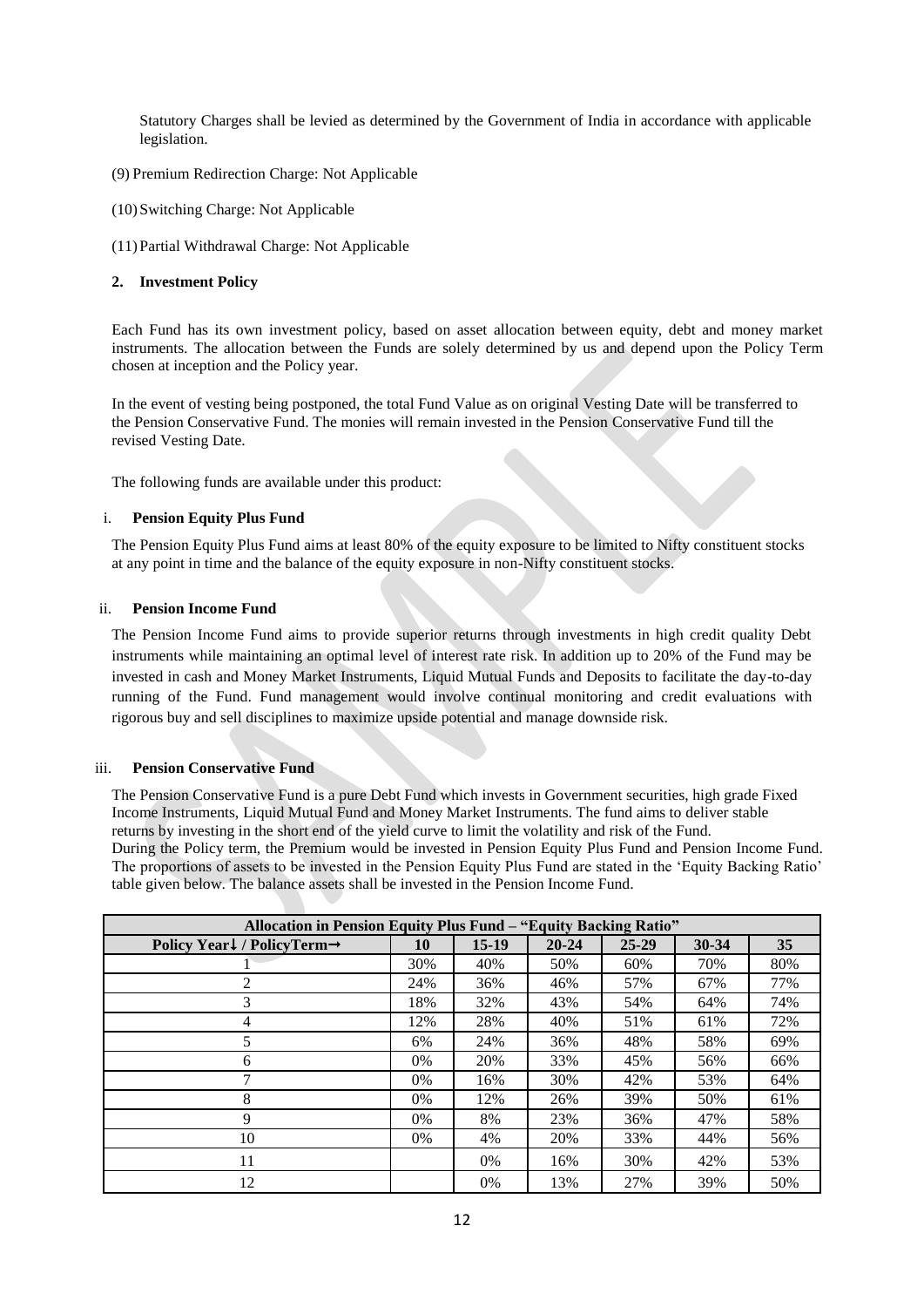| 13     | $0\%$ | $10\%$ | 24%   | 36%    | 48%    |
|--------|-------|--------|-------|--------|--------|
| 14     | $0\%$ | 6%     | 21%   | 33%    | 45%    |
| 15     | 0%    | 3%     | 18%   | 30%    | 42%    |
| 16     | 0%    | $0\%$  | 15%   | 28%    | 40%    |
| $17\,$ | $0\%$ | $0\%$  | 12%   | 25%    | 37%    |
| $18\,$ | $0\%$ | $0\%$  | 9%    | 22%    | 34%    |
| 19     | 0%    | $0\%$  | 5%    | 19%    | 32%    |
| $20\,$ |       | 0%     | 3%    | 16%    | 29%    |
| 21     |       | $0\%$  | $0\%$ | 14%    | $26\%$ |
| $22\,$ |       | $0\%$  | $0\%$ | $11\%$ | 24%    |
| 23     |       | $0\%$  | 0%    | $8\%$  | 21%    |
| $24\,$ |       | $0\%$  | $0\%$ | 5%     | 18%    |
| 25     |       |        | $0\%$ | 2%     | 16%    |
| $26\,$ |       |        | $0\%$ | $0\%$  | 13%    |
| $27\,$ |       |        | 0%    | $0\%$  | 10%    |
| $28\,$ |       |        | $0\%$ | 0%     | $8\%$  |
| 29     |       |        | $0\%$ | $0\%$  | 5%     |
| 30     |       |        |       | 0%     | $2\%$  |
| 31     |       |        |       | 0%     | $0\%$  |
| 32     |       |        |       | $0\%$  | $0\%$  |
| 33     |       |        |       | $0\%$  | 0%     |
| 34     |       |        |       | $0\%$  | $0\%$  |
| 35     |       |        |       |        | $0\%$  |

# **3. Investment in Derivatives**

- **4.** All the above Fund(s) may also invest in Interest Rate derivatives such as Interest Rate Swaps, Forward Rate agreements and such other derivative instruments as may be introduced from time to time in the markets for the purpose of hedging and portfolio yield enhancement and other uses as may be permitted under the IRDAI regulations and guidelines (INV-GLN-008-2004-05).Unit Prices will be published on the Company's website, on the Life Insurance Council's Website and in leading national dailies
- **5.** The Unit Price of a unit linked Fund shall be computed as:
	- Market Value of investment held by the Fund plus the value of any current assets less the value of any current liabilities & provisions, if any, divided
	- By the number of Units existing at the valuation date (before any Units are redeemed or created) The resulting price will be rounded to the nearest Re. 0.0001.
- **6.** Your Premium is utilised to purchase Units of investment linked Funds for the Policy. In any investment linked Fund, all Units are of equal value. You will not hold the Units directly and the assets of each Fund will belong to us.
- **7.** The assets that the Funds invest in will be selected by us at our sole discretion at all times.
- **8.** We may close, withdraw, modify, split or combine Fund(s) or introduce new Funds with prior approval from the Insurance Regulatory and Development Authority of India, if required. 'Withdraw' means no further payments will be accepted into the Fund, while any existing Units held in the Fund will continue to be allocated. 'Close' means we will encash all the Units, which exist for a Fund and terminate the Fund.
- **9.** Where we close or withdraw a Fund, we will notify you, three months in advance that, we will switch any existing units in that Fund ('original fund') and / or apply any future Premiums which would have been applied to that original Fund to another Fund that has, in our opinion, the closest investment objectives to the original Fund. During the three month notice period, you can switch to any other available Fund.
- **10.** We will not allocate Units in any investment-linked Fund unless assets equivalent to those Units are added at the same time to the Fund. We will also not withdraw assets from any such Fund (except to meet the deductions described below in this Clause) unless Units equivalent to those assets are cancelled at the same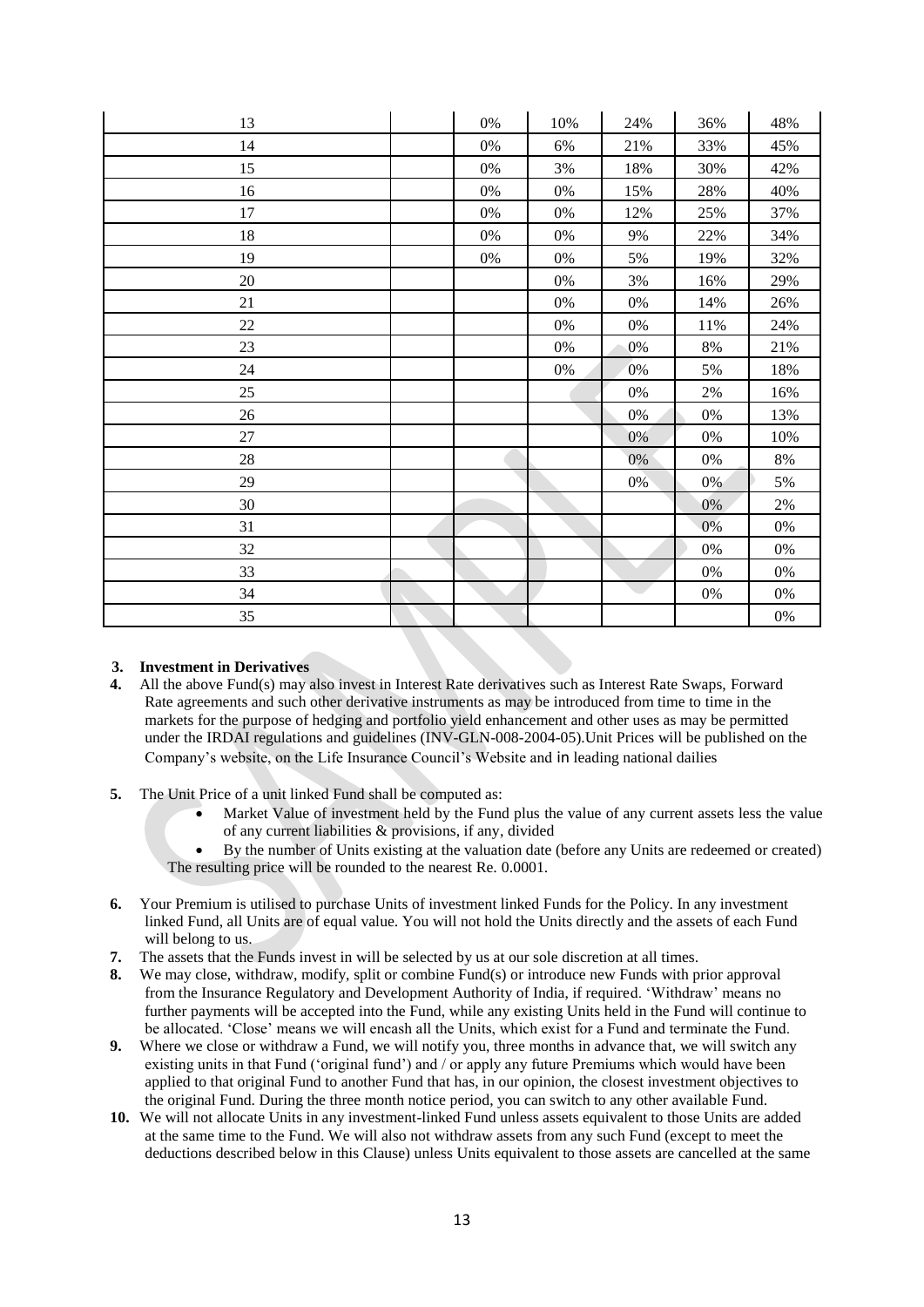time. Units will only be cancelled in any such Fund under the terms as specified in this Part E, and assets equivalent to the cancelled Units will be withdrawn from the same Fund at the same time.

- **11.** We will add the income from the assets of the original Fund to another Fund that has, in our opinion, the closest investment objectives to the original Fund.
- **12.** We can deduct from the assets of an investment linked Fund the amounts that are required to cover:
	- i. expenses, taxes and statutory duties in respect of or due to the buying and selling of units;
	- ii. part or all of any tax, statutory levy or other statutory/regulatory charge on us allocated to the Fund; and
	- iii. the applicable Charges.

# **13. Risks of Investment in the Fund:**

- a) The Premiums paid in the linked insurance Policies are subject to investment risks associated with capital markets and the Unit Prices may go up or down based on the performance of the Fund and factors influencing the capital market and you are solely responsible for the decisions made.
- b) HDFC Standard Life Insurance Company Limited is only the name of the Insurance Company and HDFC Life Click 2 Retire is only the name of the linked insurance product and does not, in any way, indicate the quality of the product or its future prospects or the returns.
- c) The Funds offered under this Policy are the names of the Funds and do not in any way indicate the quality of the Funds, their future prospects or the returns.
- d) There is no assurance that the objectives of the Funds will be achieved.
- e) The past performance of the Funds does not indicate the future performance of these Funds.

# **14. Applicability of Unit Prices**

(1) The allocation and redemption of Units for various transactions would be at the Unit Prices as described below:

| <b>Type of Transaction</b>                                                                               | <b>Applicable Unit Prices</b><br>(Where transaction is received before Cut-off time)                                                                                                                        |
|----------------------------------------------------------------------------------------------------------|-------------------------------------------------------------------------------------------------------------------------------------------------------------------------------------------------------------|
| First Premium deposit received by way of local<br>cheque or pay order or demand drafts payable at<br>par | Unit Price of the date of commencement of the Policy                                                                                                                                                        |
| First Premium deposit received by way of<br>outstation cheque                                            | Unit Price of the date of commencement of the Policy or<br>date of realisation of the amount by the Company,<br>whichever is later.                                                                         |
| Renewal Premiums received by way of Direct<br>Debit, ECS, credit card, etc                               | Unit Price of the due date of Premium payment or actual<br>receipt of Premium whichever is later.                                                                                                           |
| Renewal Premiums received by way of local<br>cheque                                                      | Unit Price at the date of receipt of instruction or the due<br>date, whichever is later.                                                                                                                    |
| Renewal Premiums received by way of outstation<br>cheque                                                 | Unit Price at the date of receipt of instrument or the due<br>date or the date of realisation of the amount by the<br>Company, whichever is later.                                                          |
| Partial Withdrawal (if applicable)<br>٠<br>Fund Switch (if applicable)                                   | Unit Price of the date of receipt of the request.                                                                                                                                                           |
| Free Look Cancellation<br>Death Claim                                                                    | Unit Price of the date of receipt of the request or<br>intimation of claim. (Intimation for the purpose of claim<br>must be in writing or any other manner as decided by the<br>Company from time to time). |
| Surrender                                                                                                | Unit Price of date of receipt of the request.                                                                                                                                                               |
| Transfer to the Discontinued Policy Fund                                                                 | Unit Price of the date of Policy discontinuance.                                                                                                                                                            |
| Charges                                                                                                  | Unit Prices of the effective date the Charges are deducted.                                                                                                                                                 |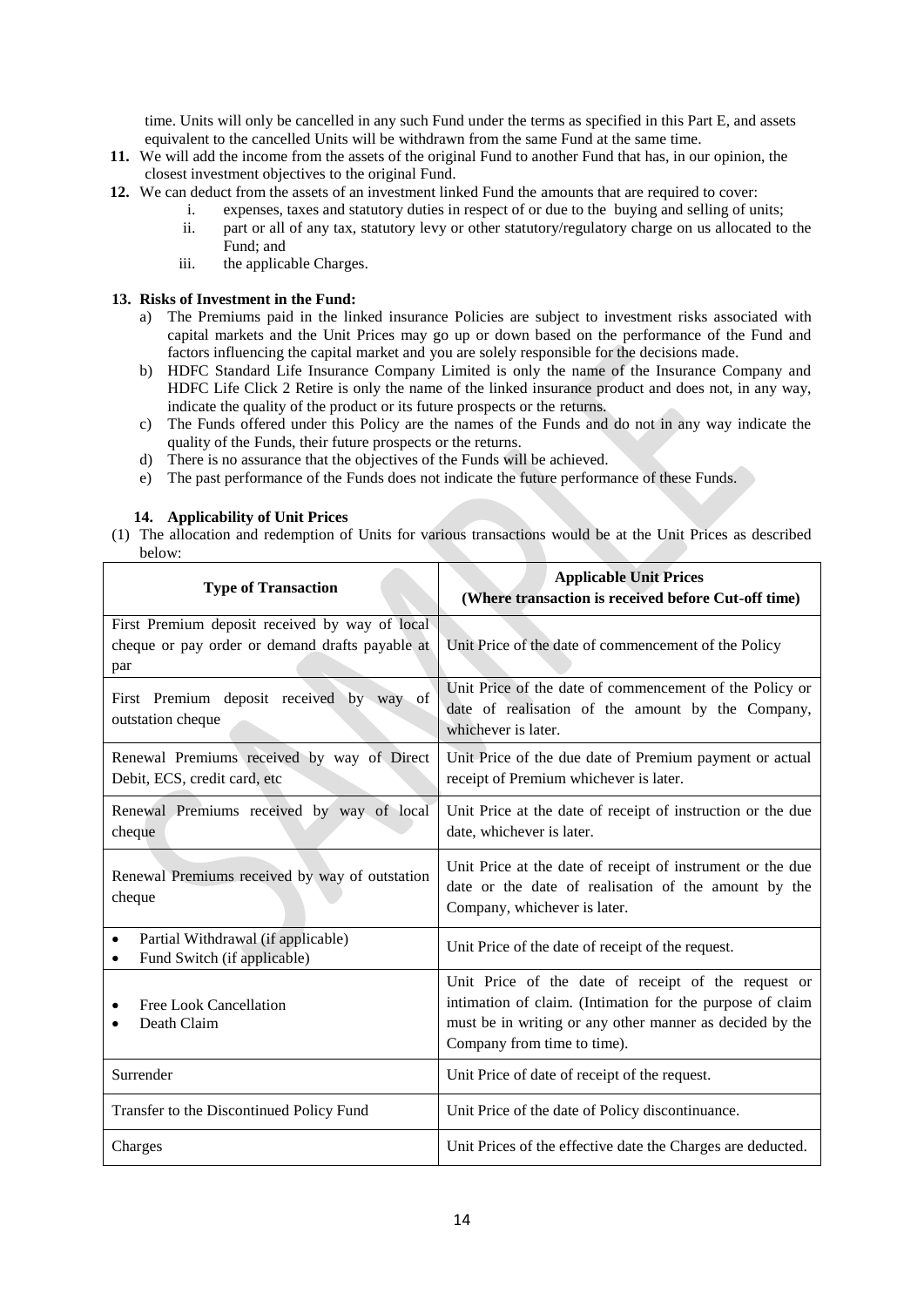- (2) If the transaction request is received after the Cut-off time prescribed by IRDAI (current cut-off time is 3 p.m.), then Unit Prices of the next date or in case of prepayment of renewal Premium, Unit Price of the due date, shall be applicable.
- (3) If the same day or the next day or the transaction due date is not a valuation date, then we shall apply the Unit Price of the next immediate valuation date.
- (4) The Units allocated shall be reversed in case of the non-realisation of the Premium amount.
- (5) We shall follow norms stated above for any transactions which are not specifically mentioned herein but involve allocation and redemption of Units.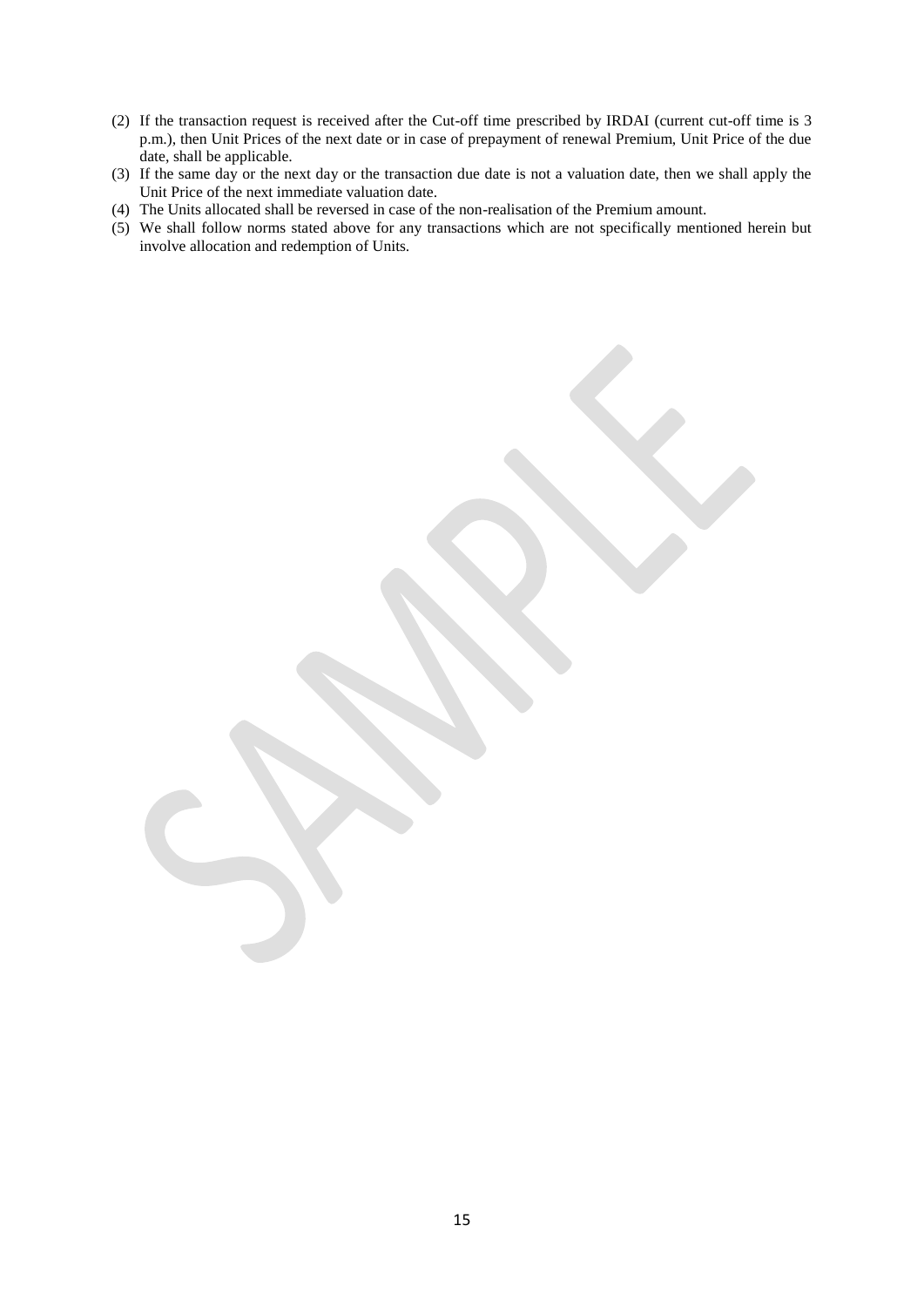|                                     |                                             |                                                                                                                                                                                                                                                                     | <b>APPENDIX-1</b> |             |                                                    |           |  |
|-------------------------------------|---------------------------------------------|---------------------------------------------------------------------------------------------------------------------------------------------------------------------------------------------------------------------------------------------------------------------|-------------------|-------------|----------------------------------------------------|-----------|--|
|                                     | <b>Investment Pattern in tabular format</b> |                                                                                                                                                                                                                                                                     |                   |             |                                                    |           |  |
|                                     | <b>FUND COMPOSITION</b>                     |                                                                                                                                                                                                                                                                     |                   |             |                                                    |           |  |
|                                     |                                             | <b>ASSET CLASS</b>                                                                                                                                                                                                                                                  |                   |             |                                                    |           |  |
| <b>FUND</b><br><b>NAME</b>          | <b>SFIN</b>                                 | <b>Money</b><br><b>Market</b><br>Government<br>Securities,<br><b>Instrume</b><br><b>Fixed</b> Income<br>nts, Cash<br>$\boldsymbol{\&}$<br><b>Instruments &amp;</b><br><b>Details</b><br><b>Deposits</b><br><b>Bonds</b><br><b>Equity</b><br><b>FUND COMPOSITION</b> |                   |             | <b>RISK</b><br>&<br><b>RETURN</b><br><b>RATING</b> |           |  |
| Pension<br>Equity<br>Plus<br>Fund   | ULIF06001/04/14<br>PenEqPlsFd101            | To generate long<br>capital<br>term<br>appreciation<br>in<br>line or better than<br>Nifty index returns                                                                                                                                                             | 0% to 20%         | 0% to 20%   | 80% to<br>100%                                     | Very High |  |
| Pension<br>Income<br>Fund           | ULIF06101/04/14<br>PenIncFund101            | High<br>deliver<br>To<br>potential<br>returns<br>due to investments<br>in instruments with<br>higher<br>duration<br>and<br>credit<br>exposure                                                                                                                       | 0% to 20%         | 80% to100%  |                                                    | Moderate  |  |
| Pension<br>Conserv<br>ative<br>Fund | ULIF06201/04/14<br>PenConsvFd101            | To invest in high<br>grade fixed income<br>instruments<br>and<br>Government<br>securities<br>at<br>the<br>short end of<br>the<br>yield<br>curve,<br>to<br>deliver<br>stable<br>returns.                                                                             | 0% to 60%         | 40% to 100% |                                                    | Low       |  |

Note: Investment in Liquid Mutual Funds will always be within Mutual Fund limits as prescribed by IRDAI regulations and guidelines. As per (IRDAI (Investment) (Fourth Amendment) Regulations, 2008, Annexure II), the current limit of approved investments in Liquid Mutual Funds is 5% of the fund.

The asset allocation for the Discontinued Policy Fund (SFIN: ULIF05201/10/13DiscontdPF101) shall be as per the prevailing regulatory requirements. Currently, the asset allocation is as follows:

- Money Market Instruments 0% to 40%
- Government securities: 60% to 100%

The definition of Money Market Instruments is as given in the IRDAI Investment Regulations - IRDA/Reg./5/47/2008 (22nd August 2008).

In all the above Funds, Deposits means deposits issued by Banks included in the Second Schedule to the Reserve Bank of India Act 1934, or a Primary Dealer duly recognised by Reserve Bank of India as such. (IRDAI Regulation 3, Schedule I, (b) (iii)).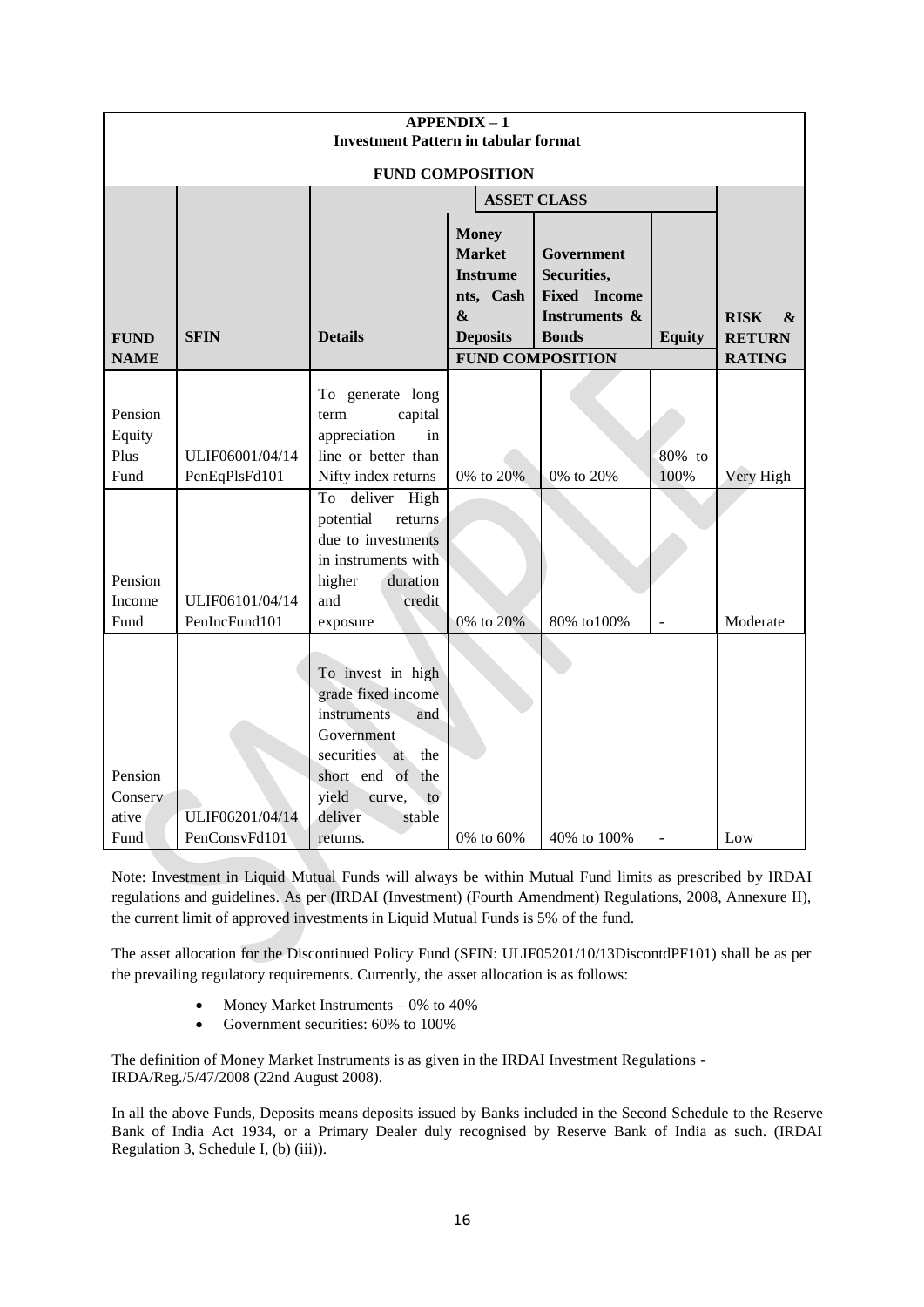#### **Part F**

#### **1. Exclusions**

There are no exclusions under this Policy.

### **2. Age Admitted**

In case you have not provided proof of age of the Life Assured with the Proposal, you will be required to furnish such proof of age of the Life Assured as is acceptable to us and have the age admitted. In the event the age so admitted ("Correct Age") during the Policy Term is found to be different from the age declared in the Proposal, without prejudice to our rights and remedies including those under the Insurance Act, 1938 as amended from time to time, we shall take one of the following actions

i) If eligible for the Policy basis the Correct Age, the Policy shall continue as per the terms and conditions contained herein

ii) If ineligible for the Policy basis the Correct Age, the Policy shall be void-ab-initio and the Fund Value will be returned without interest after deducting all applicable charges like medical (if any), Stamp Duty(if any), etc.

#### **3. Claim Procedure**

(1) Vesting Benefit: The Vesting Benefit will be paid if and only if:

- i. The Policy has matured and the Life Assured is alive on the Vesting Date,
- ii. No claim has been made on the Policy,
- iii. The Policy has not been discontinued or surrendered or cancelled or terminated, and
- iv. All relevant documents including the original Policy document in support of your claim have been provided to the Company.
- (2) Death Benefit: The Death Benefit will be paid if and only if:
- i. The death of the Life Assured has occurred before the Vesting Date,
- ii. The standard Policy provisions specified in Part F Clause 1 (Exclusions) and Part F Clause 8 (Incorrect Information and Non Disclosure) are not attracted,
- iii. The Policy has not been discontinued or surrendered or cancelled or terminated, and
- iv. All relevant documents in support of the claim have been provided to the Company. These would normally include the following:

Basic documentation for all claims:

- a. Completed claim form, (including NEFT details and bank account proof as specified in the claim form);
- b. Original Policy;
- c. Original or copy Death Certificate issued by Municipal Authority/ Gram Panchayat / Tehsildar (attested by issuing authority);
- d. Original or copy of certificate of doctor certifying death (attested by issuing authority); and
- e. Claimant's identity and residence proof.

Additional records (if death is due to natural causes):

a. Original or copy of past and current medical records (Indoor case paper, admission notes, discharge summary) attested by Hospital authorities.

Additional records (if death is due to un-natural causes):

- a. Original or copy of First Information Report, Police Panchnama report attested by Police authorities; and
- b. Original or copy of Post mortem report attested by Hospital authority.

Note:

- a. In case original documents are submitted, attestation on the document by authorities is not required.
- b. Depending on the circumstances of the death, further documents may be called for as we deem fit.

The claim is required to be intimated to us within a period of three years from the date of death. However, we may condone the delay in claim intimation, if any, where the delay is proved to be for reasons beyond the control of the claimant.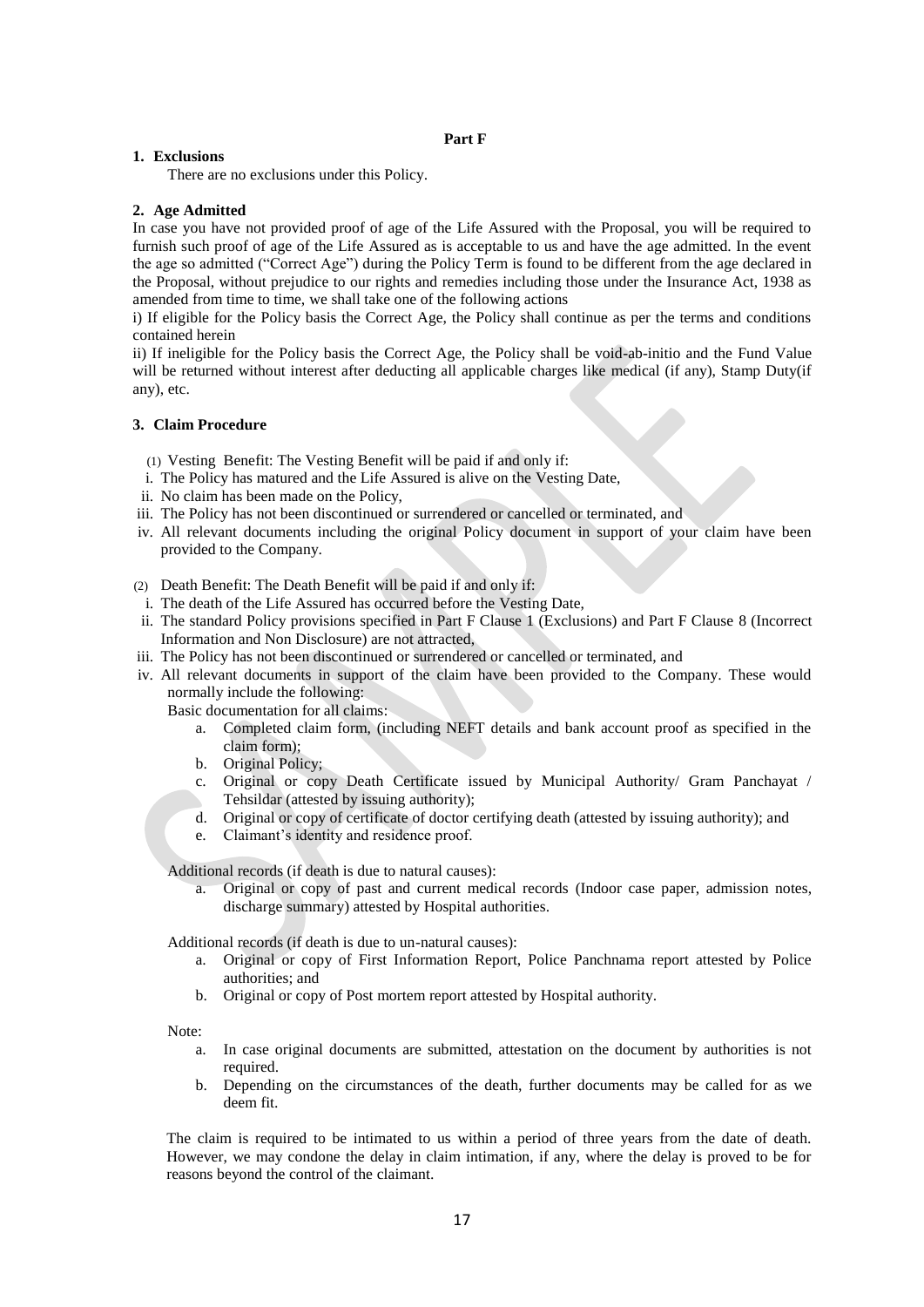# **4. Assignment or Transfer**

This Policy cannot be assigned or transferred

# **5. Nomination**

The Policyholder can nominate a person/ persons in accordance with Section 39 of the Insurance Act, 1938 as amended from time to time. Simplified version of the provisions of Section 39 is enclosed in Annexure I for reference.

# **6. Issuance of Duplicate Policy:**

The Policyholder can request for a duplicate copy of the Policy at HDFC Life offices or through Certified Financial Consultant (Insurance Agent) who advised you while taking this Policy. While making an application for duplicate Policy the Policyholder is required to submit a notarized original indemnity bond on a stamp paper. Additional charges may be applicable for issuance of the duplicate Policy.

# **7. Force Majeure**

(1) We will value the Funds on each day that the financial markets are open. However, we may value the Funds less frequently in extreme circumstances external to us, where the value of the assets is too uncertain. In such circumstances, we may defer the valuation of assets for up to 30 days until we feel that certainty as to the value of assets has resumed. The deferment of the valuation of assets will be with prior approval from IRDAI.

(2) We will make investments as per the Fund details. However, we reserve the right to change the exposure of all/any Fund to money market instruments to 100% only in extreme situations, economic situations, war/war-like situations, terror situations. The same will be put back as per the base investment policy once the situation has corrected.

Some examples of extreme circumstances referred to above are:

- (i) When one or more stock exchanges which provide a basis for valuation for a substantial portion of the assets of the Fund are closed other than for ordinary holidays.
- (ii) When, as a result of political, economic, monetary or any circumstances out of our control, the disposal or valuation of the assets of the Unit Fund are not reasonable or would not reasonably be practicable without being detrimental to the interests of the remaining unit holders.
- (iii) During periods of extreme volatility of markets during which surrenders and switches would, in our opinion, be detrimental to the interests of the existing unit holders of the Fund.
- (iv) In the case of natural calamities, strikes, war, civil unrest, riots and bandhs.
- (v) In the event of any force majeure or disaster that affects our normal functioning.
- (vi) If so directed by the IRDAI.

The Policyholder shall be notified of such a situation, if it arises.

# **8. Incorrect Information and Non-Disclosure**

Fraud, misrepresentation and forfeiture would be dealt with in accordance with provisions of Section 45 of the Insurance Act 1938 as amended from time to time. Simplified version of the provisions of Section 45 is enclosed in Annexure II for reference.

#### **9. Taxes**

(1) Indirect Taxes

Service Tax and Cess shall be levied as applicable. Any taxes, statutory levy becoming applicable in future may become payable by you by any method including by levy of an additional monetary amount in addition to premium and or charges.

(2) Direct Taxes

Tax, if any will be deducted at the applicable rate from the payments made under the Policy, as per the provisions of the Income Tax Act, 1961 as amended from time to time.

#### **10.Modification, Amendment, Re-enactment of or to the Insurance laws and rules, regulations, guidelines, clarifications, circulars etc. thereunder**

- (1) This Policy is subject to-
	- (i) The Insurance Act, 1938 as amended from time to time,
	- (ii) Amendments, modifications (including re-enactment) as may be made from time to time, and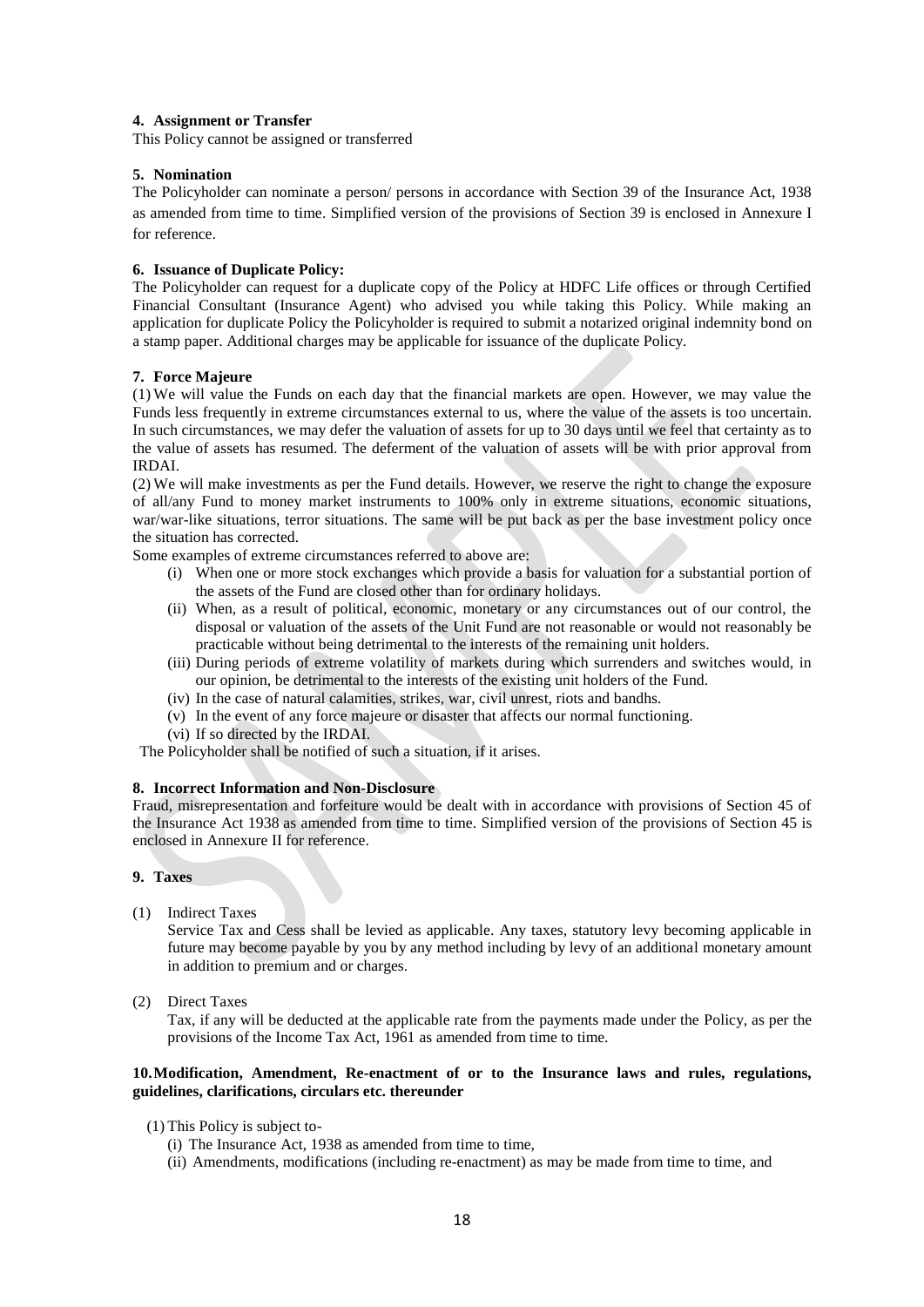- (iii) Other such relevant Regulations, Rules, Laws, Guidelines, Circulars, Enactments etc as may be introduced thereunder from time to time.
- (2) We reserve the right to change any of these Policy Provisions / terms and conditions in accordance with changes in applicable Regulations or Laws, and where required, with IRDAI's approval.
- (3) We are required to obtain prior approval from the IRDAI before making any material changes to these provisions, except for changes of regulatory / statutory nature.
- (4) We reserve the right to require submission by you of such documents and proof at all life stages of the Policy as may be necessary to meet the requirements under Anti- money Laundering/Know Your Customer norms and as may be laid down by IRDAI and other regulators from time to time.

#### **11.Jurisdiction:**

This Policy shall be governed by the laws of India and the Indian Courts shall have jurisdiction to settle any disputes arising under the Policy.

#### **12. Notices**

Any notice, direction or instruction given to us, under the Policy, shall be in writing and delivered by hand, post, facsimile or from registered electronic mail ID to:

HDFC Standard Life Insurance Company Limited, 11<sup>th</sup> Floor, Lodha Excelus, Apollo Mills Compound, N.M. Joshi Marg, Mahalaxmi, Mumbai - 400011.

Registered Office: Lodha Excelus, 13th Floor, Apollo Mills Compound, N.M. Joshi Marg, Mahalaxmi, Mumbai - 400011.

E-mail: service@hdfclife.com

Or such other address as may be informed by us.

Similarly, any notice, direction or instruction to be given by us, under the Policy, shall be in writing and delivered by hand, post, courier, facsimile or registered electronic mail ID to the updated address in the records of the Company.

You are requested to communicate any change in address, to the Company supported by the required address proofs to enable the Company to carry out the change of address in its systems. The onus of intimation of change of address lies with the Policyholder. An updated contact detail of the Policyholder will ensure that correspondences from the Company are correctly addressed to the Policyholder at the latest updated address.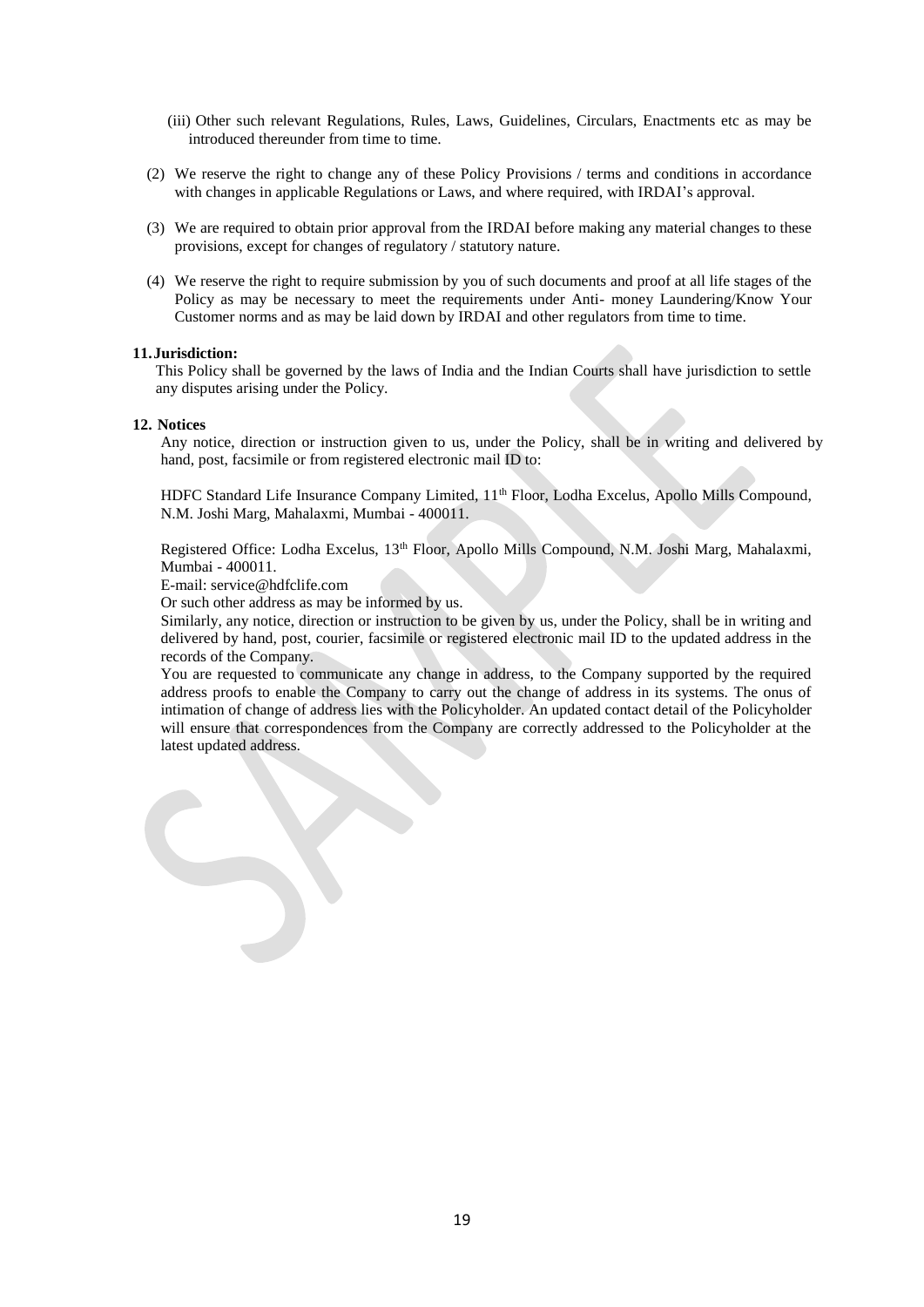#### **Part G**

1. **Complaint Resolution Process** The customer can contact us on the below mentioned number/id in case of any complaint/ grievance:

Grievance Redressal Officer HDFC Standard Life Insurance Company Limited 11th Floor, Lodha Excelus, Apollo Mills Compound, N. M. Joshi Marg, Mahalaxmi, Mumbai, Maharashtra - 400011 Helpline number: 18602679999 (Local charges apply) E-mail: [service@hdfclife.com](mailto:service@hdfclife.com)

- (i) All grievances (Service and sales) received by the Company will be responded to within the prescribed regulatory Turn Around Time (TAT) of 14 days.
- (ii) Written request or email from the registered email id is mandatory.
- (iii) If required, we will investigate the complaints by taking inputs from the customer over the telephone or through personal meetings.
- (iv) We will issue an acknowledgement letter to the customer within 3 working days of the receipt of complaint.
- (v) The acknowledgement that is sent to the customer has the details of the complaint number, the Policy number and the Grievance Redressal Officer's name who will be handling the complaint of the customer.
- (vi) If the customer's complaint is addressed within 3 days, the resolution communication will also act as the acknowledgment of the complaint.
- (vii) The final letter of resolution will offer redressal or rejection of the complaint along with the reason for doing the same.
- (viii) In case the customer is not satisfied with the decision sent to him or her, he or she may contact our Grievance Redressal Officer within 8 weeks of the receipt of the communication at any of the touch points mentioned in the document, failing which, we will consider the complaint to be satisfactorily resolved.
- (ix) The following is the escalation matrix in case there is no response within the prescribed timelines or if you are not satisfied with the response. The number of days specified in the below- mentioned escalation matrix will be applicable from the date of escalation.

| Level                                                             | <b>Designation</b>                                                                                 | <b>Response Time</b> |
|-------------------------------------------------------------------|----------------------------------------------------------------------------------------------------|----------------------|
| 1st Level                                                         | Sr. Manager - Customer Relations                                                                   | 10 working days      |
| (for<br>2nd<br>Level<br>not<br>response<br>received from Level 1) | Vice President - Customer Relations                                                                | 10 working days      |
| Final Level (for<br>not<br>response<br>received from Level 2)     | President<br>Sr. Vice<br>and Head Customer<br>Relations & Principal Grievance Redressal<br>Officer | 3 working days       |

You are requested to follow the aforesaid matrix to receive satisfactory response from us.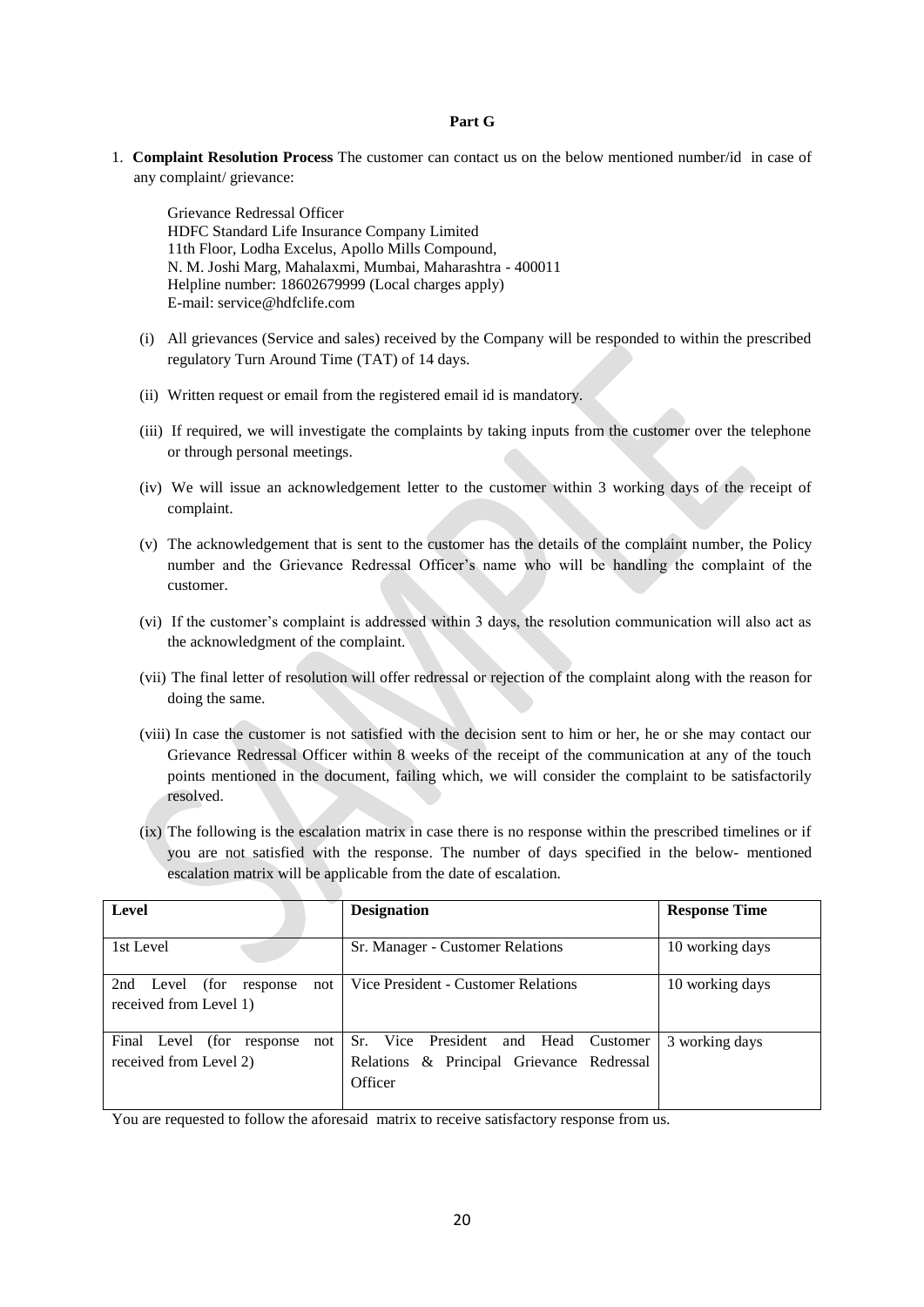- (xi) If you are not satisfied with the response or do not receive a response from us within 14 days, you may approach the Grievance Cell of the Insurance Regulatory and Development Authority of India (IRDAI) on the following contact details:
	- IRDAI Grievance Call Centre (IGCC) TOLL FREE NO:155255
	- Email ID: complaints@irda.gov.in
	- Online- You can register your complaint online at http://www.igms.irda.gov.in/
	- Address for communication for complaints by fax/paper:

Consumer Affairs Department Insurance Regulatory and Development Authority of India 9th floor, United India Towers, Basheerbagh Hyderabad – 500 029, Telangana State (India) Fax No: 91- 40 – 6678 9768

2. In the event you are dissatisfied with the response provided by us, you may approach the Insurance Ombudsman in your region. The contact details of the Insurance Ombudsman are provided below.

| Office of<br>the    | <b>Contact Details</b>                           | <b>Areas of Jurisdiction</b>          |
|---------------------|--------------------------------------------------|---------------------------------------|
| Ombudsman           |                                                  |                                       |
| <b>AHMEDABAD</b>    | Office of the Insurance Ombudsman,               | Gujarat<br>Dadra<br>$\&$<br>$\sim 10$ |
|                     | 2nd Floor, Ambica House,                         | Nagar Haveli, Daman                   |
|                     | Nr. C.U. Shah College, Ashram Road,              | and Diu                               |
|                     | AHMEDABAD-380014.                                |                                       |
|                     | Tel.:- 079-27545441/27546139 Fax: 079-27546142   |                                       |
|                     | Email: bimalokpal.ahmedabad@gbic.co.in           |                                       |
| <b>BHOPAL</b>       | Office of the Insurance Ombudsman,               | Madhya<br>Pradesh<br>$\&$             |
|                     | 2nd Floor, Janak Vihar Complex,                  | Chhattisgarh                          |
|                     | 6, Malviya Nagar, Opp. Airtel, Near New Market,  |                                       |
|                     | BHOPAL(M.P.)-462 003.                            |                                       |
|                     | Tel.:- 0755-2769201/9202 Fax: 0755-2769203       |                                       |
|                     | Email: bimalokpal.bhopal@gbic.co.in              |                                       |
| <b>BHUBANESHWAR</b> | Office of the Insurance Ombudsman,               | Orissa                                |
|                     | 62, Forest Park,                                 |                                       |
|                     | BHUBANESHWAR-751 009.                            |                                       |
|                     | Tel.:- 0674-2596455/2596003 Fax: 0674-2596429    |                                       |
|                     | Email: bimalokpal.bhubaneswar@gbic.co.in         |                                       |
| <b>BENGALURU</b>    | Office of the Insurance Ombudsman,               | Karnataka                             |
|                     | 24th Main Road, Jeevan Soudha Bldg.              |                                       |
|                     | JP Nagar, 1st Phase,                             |                                       |
|                     | Bengaluru $-560025$ .                            |                                       |
|                     | Tel No: 080-22222049/22222048                    |                                       |
|                     | Email: bimalokpal.bengaluru @gbic.co.in          |                                       |
| <b>CHANDIGARH</b>   | Office of the Insurance Ombudsman,               | Punjab<br>Haryana,                    |
|                     | S.C.O. No.101-103,2nd Floor,                     | Himachal<br>Pradesh,                  |
|                     | Batra Building, Sector 17-D,                     | Jammu & Kashmir,                      |
|                     | CHANDIGARH-160 017.                              | Chandigarh                            |
|                     | Tel.:- 0172-2706468/2705861 Fax: 0172-2708274    |                                       |
|                     | Email: bimalokpal.chandigarh@gbic.co.in          |                                       |
| <b>CHENNAI</b>      | Office of the Insurance Ombudsman,               | Tamil<br>Nadu,                        |
|                     | Fathima Akhtar Court,                            | Pondicherry Town and                  |
|                     | 4th Floor, 453 (old 312),                        | Karaikal (which are part              |
|                     | Anna Salai, Teynampet,                           | of Pondicherry)                       |
|                     | CHENNAI-600 018.                                 |                                       |
|                     | Tel.:- 044-24333668 /24335284  Fax: 044-24333664 |                                       |
|                     | Email: bimalokpal.chennai@gbic.co.in             |                                       |

# **a. Details and addresses of Insurance Ombudsman**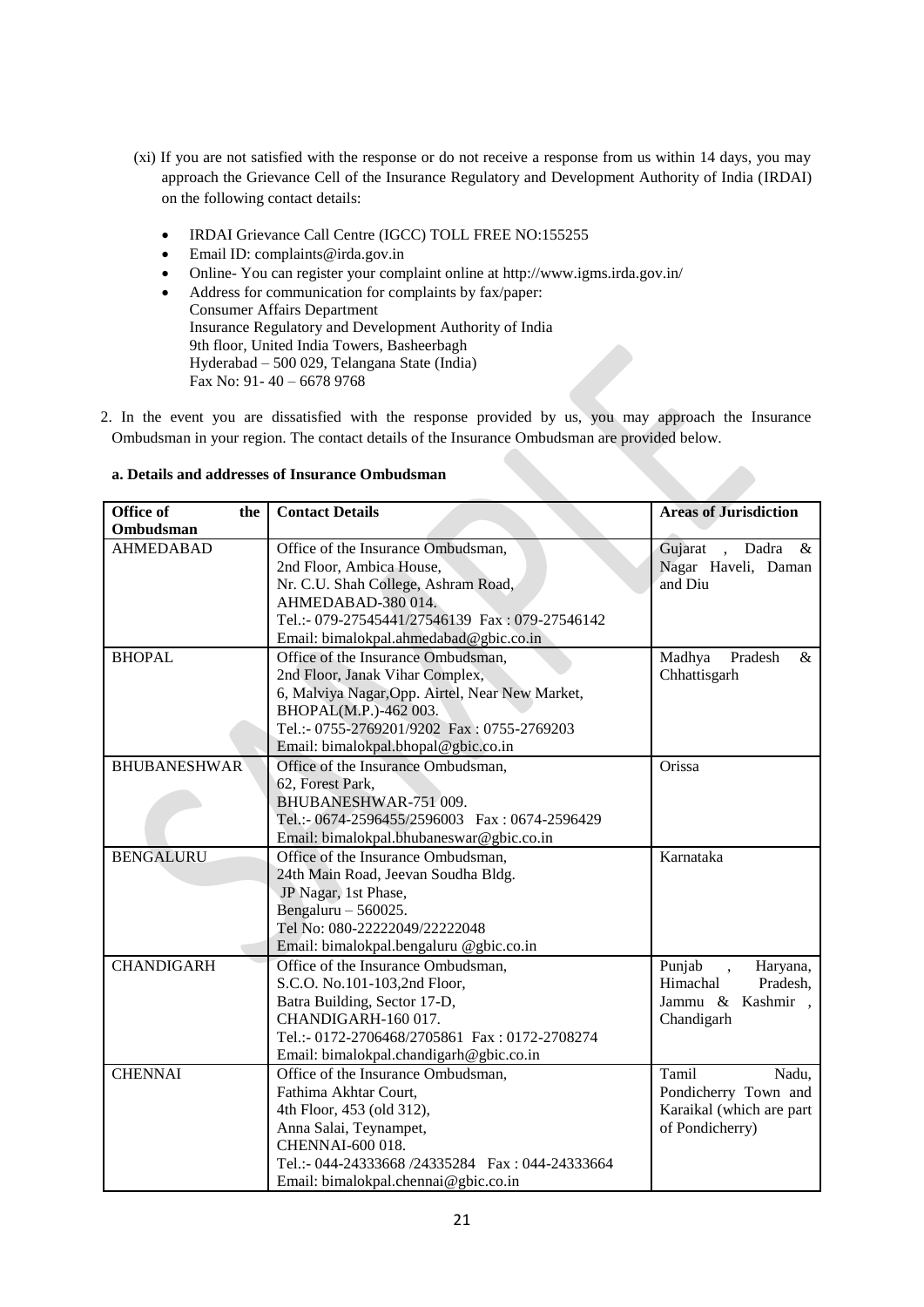| <b>NEW DELHI</b> | Office of the Insurance Ombudsman,<br>2/2 A, Universal Insurance Bldg.,<br>Asaf Ali Road,<br>NEW DELHI-110 002.<br>Tel.:- 011-23237539/23232481    Fax: 011-23230858<br>Email: bimalokpal.delhi@gbic.co.in                     | Delhi                                                                                                        |
|------------------|--------------------------------------------------------------------------------------------------------------------------------------------------------------------------------------------------------------------------------|--------------------------------------------------------------------------------------------------------------|
| <b>GUWAHATI</b>  | Office of the Insurance Ombudsman,<br>"Jeevan Nivesh", 5th Floor,<br>Near Panbazar Overbridge, S.S. Road,<br>GUWAHATI-781 001 (ASSAM).<br>Tel.:- 0361-2132204/5    Fax: 0361-2732937<br>Email: bimalokpal.guwahati@gbic.co.in  | Assam, Meghalaya,<br>Manipur,<br>Mizoram,<br>Arunachal<br>Pradesh,<br>Nagaland and Tripura                   |
| <b>HYDERABAD</b> | Office of the Insurance Ombudsman,<br>6-2-46, 1st Floor, Moin Court,<br>A.C. Guards, Lakdi-Ka-Pool,<br>HYDERABAD-500 004.<br>Tel: 040-65504123/23312122   Fax: 040-23376599<br>Email: bimalokpal.hyderabad@gbic.co.in          | Andhra<br>Pradesh,<br>Telangana, Yanam and<br>part of Territory of<br>Pondicherry                            |
| <b>JAIPUR</b>    | Office of the Insurance Ombudsman,<br>Ground Floor, Jeevan Nidhi II,<br>Bhawani Singh Road,<br>Jaipur - 302005<br>Tel: 0141-2740363<br>Email: bimalokpal.jaipur@gbic.co.in                                                     | Rajasthan                                                                                                    |
| <b>KOCHI</b>     | Office of the Insurance Ombudsman,<br>2nd Floor, CC 27/2603, Pulinat Bldg.,<br>Opp. Cochin Shipyard, M.G. Road,<br>ERNAKULAM-682015.<br>Tel: 0484-2358759/2359338  Fax: 0484-2359336<br>Email: bimalokpal.ernakulam@gbic.co.in | Kerala, Lakshadweep,<br>Mahe $-$ a part of<br>Pondicherry                                                    |
| <b>KOLKATA</b>   | Office of the Insurance Ombudsman,<br>Hindustan Building. Annexe,<br>4th Floor, C.R. Avenue,<br>KOLKATA-700 072.<br>Tel: 033-22124339/22124340 Fax: 033-22124341<br>Email: bimalokpal.kolkata@gbic.co.in                       | West Bengal, Bihar,<br>Jharkhand<br>and<br>Andaman & Nicobar<br>Islands, Sikkim                              |
| <b>LUCKNOW</b>   | Office of the Insurance Ombudsman,<br>Jeevan Bhawan, Phase-2,<br>6th Floor, Nawal Kishore Road,<br>Hazaratganj,<br>LUCKNOW-226 001.<br>Tel: 0522 -2231331/2231330   Fax: 0522-2231310<br>Email: bimalokpal.lucknow@gbic.co.in  | Uttar<br>Pradesh<br>and<br>Uttaranchal                                                                       |
| <b>MUMBAI</b>    | Office of the Insurance Ombudsman,<br>3rd Floor, Jeevan Seva Annexe,<br>S.V. Road, Santacruz(W),<br>MUMBAI-400 054.<br>Tel: 022-26106928/26106552<br>Fax: 022-26106052<br>Email: bimalokpal.mumbai@gbic.co.in                  | Mumbai<br>Goa,<br>Metropolitan<br>Region<br>excluding Navi Mumbai<br>& Thane                                 |
| <b>PUNE</b>      | 2nd Floor, Jeevan Darshan,<br>N.C. Kelkar Road,<br>Narayanpet,<br>$PUNE - 411030.$<br>Tel: 020-32341320<br>Email: bimalokpal.pune@gbic.co.in                                                                                   | Maharashtra<br>Area<br>of<br>Navi<br>Mumbai<br>and<br>Thane<br>excluding<br>Metropolitan<br>Mumbai<br>Region |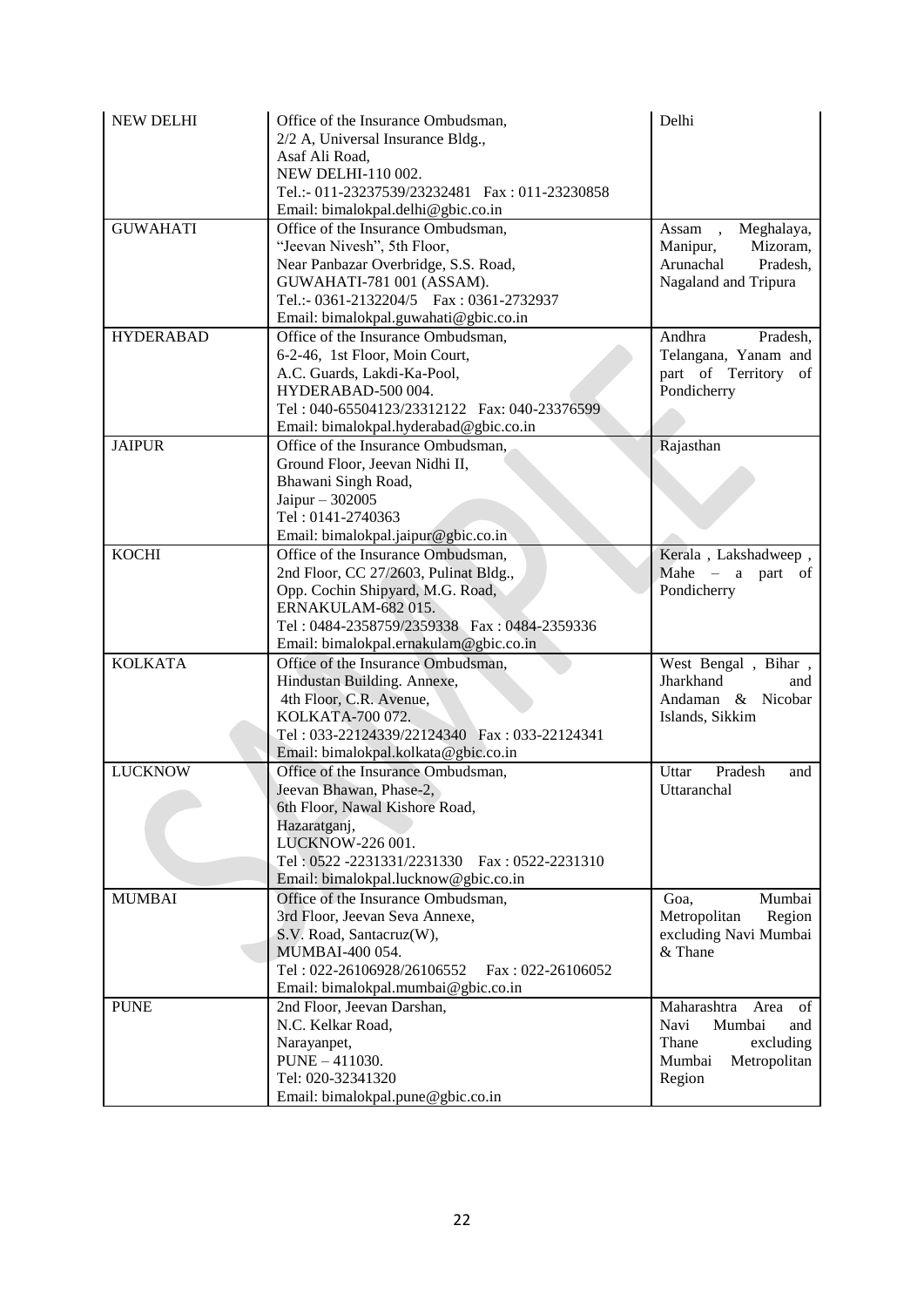# **b. Power of Ombudsman-**

The Ombudsman may receive and consider-

- [\(i\)](http://indiankanoon.org/doc/160521836/) complaints under rule 13 of Redressal of Public Grievances Rules , 1998;
- [\(ii\)](http://indiankanoon.org/doc/156757242/) any partial or total repudiation of claims by the Company;
- [\(iii\)](http://indiankanoon.org/doc/163591613/) any dispute in regard to Premium paid or payable in terms of the Policy;
- [\(iv\)](http://indiankanoon.org/doc/31367799/) any dispute on the legal construction of the Policy insofar as such disputes relate to claims;
- [\(v\)](http://indiankanoon.org/doc/26463888/) delay in settlement of claims;
- [\(vi\)](http://indiankanoon.org/doc/47238858/) non-issue of any insurance document to customers after receipt of Premium.

# **c. Manner in which complaint is to be made -**

- [\(i\)](http://indiankanoon.org/doc/160481793/) Policyholder who has a grievance against the Company, may himself or through his legal heirs make a complaint in writing to the Ombudsman within whose jurisdiction the branch or office of the Company complained against is located.
- [\(ii\)](http://indiankanoon.org/doc/116915928/) The complaint shall be in writing duly signed by the complainant or through his legal heirs and shall state clearly the name and address of the complainant, the name of the branch or office of the Company against which the complaint is made, the fact giving rise to complaint supported by documents, if any, relied on by the complainant, the nature and extent of the loss caused to the complainant and the relief sought from the Ombudsman.
- [\(iii\)](http://indiankanoon.org/doc/99464357/) No complaint to the Ombudsman shall lie unless -

[\(a\)](http://indiankanoon.org/doc/87794950/) The complainant had before making a complaint to the Ombudsman made a written representation to the Company named in the complaint and either the Company had rejected the complaint or the complainant had not received any reply within a period of one month after the Company received his representation or the complainant is not satisfied with the reply given to him by the Company;

[\(b\)](http://indiankanoon.org/doc/84880221/) The complaint is made not later than one year after the Company had rejected the representation or sent its final reply on the representation of the complainant; and

[\(c\)](http://indiankanoon.org/doc/116794480/) The complaint is not on the same subject-matter, for which any proceedings before any court, or Consumer Forum or arbitrator is pending or were so earlier.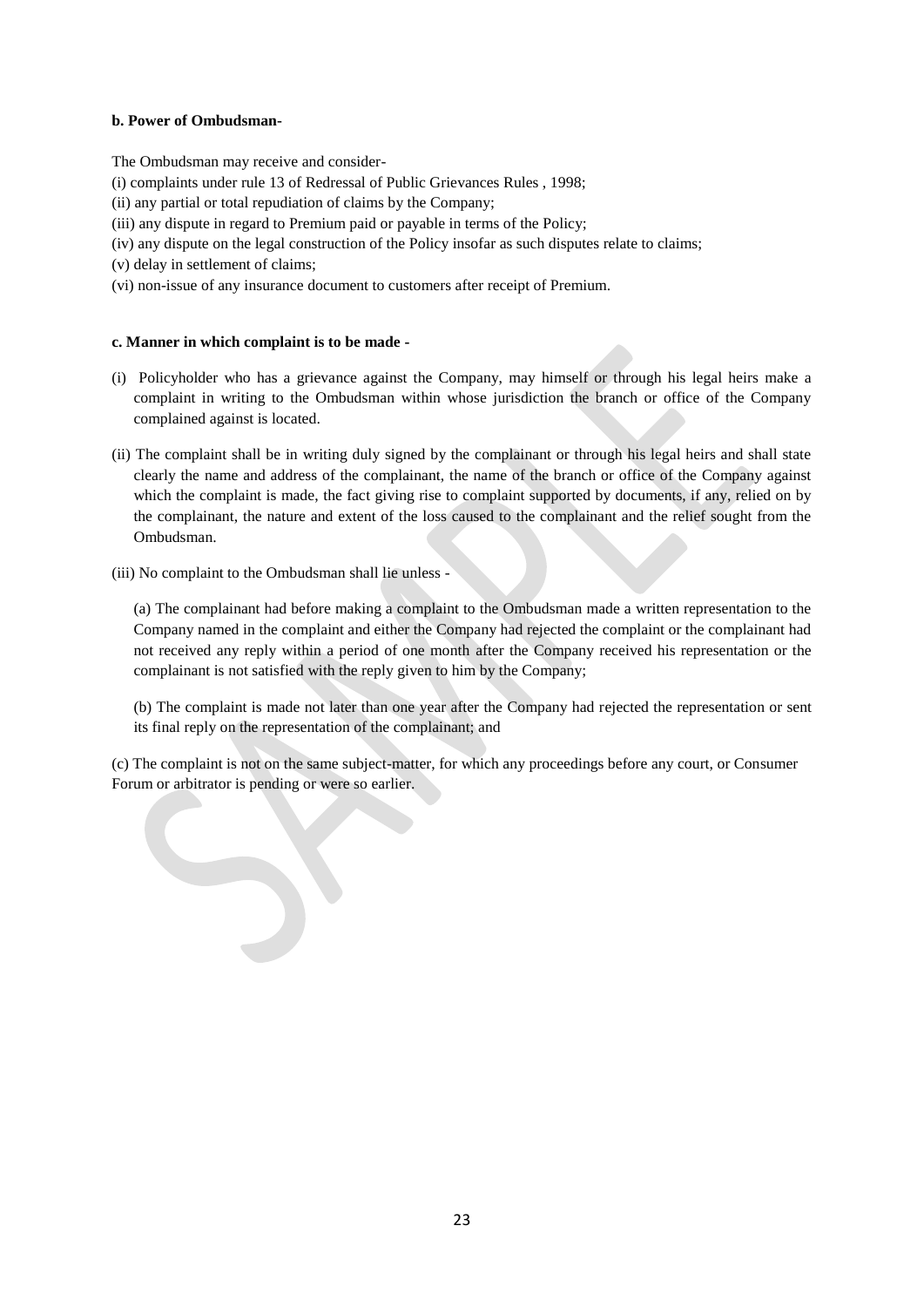#### **Annexure I**

#### **Section 39 - Nomination by policyholder**

Nomination of a life insurance Policy is as below in accordance with Section 39 of the Insurance Act, 1938 as amended by Insurance Laws (Amendment) Act, 2015 dated 23.03.2015. The extant provisions in this regard are as follows:

- 1) The policyholder of a life insurance on his own life may nominate a person or persons to whom money secured by the policy shall be paid in the event of his death.
- 2) Where the nominee is a minor, the policyholder may appoint any person to receive the money secured by the policy in the event of policyholder's death during the minority of the nominee. The manner of appointment to be laid down by the insurer.
- 3) Nomination can be made at any time before the maturity of the policy.
- 4) Nomination may be incorporated in the text of the policy itself or may be endorsed on the policy communicated to the insurer and can be registered by the insurer in the records relating to the policy.
- 5) Nomination can be cancelled or changed at any time before policy matures, by an endorsement or a further endorsement or a will as the case may be.
- 6) A notice in writing of Change or Cancellation of nomination must be delivered to the insurer for the insurer to be liable to such nominee. Otherwise, insurer will not be liable if a bonafide payment is made to the person named in the text of the policy or in the registered records of the insurer.
- 7) Fee to be paid to the insurer for registering change or cancellation of a nomination can be specified by the Authority through Regulations.
- 8) On receipt of notice with fee, the insurer should grant a written acknowledgement to the policyholder of having registered a nomination or cancellation or change thereof.
- 9) A transfer or assignment made in accordance with Section 38 shall automatically cancel the nomination except in case of assignment to the insurer or other transferee or assignee for purpose of loan or against security or its reassignment after repayment. In such case, the nomination will not get cancelled to the extent of insurer's or transferee's or assignee's interest in the policy. The nomination will get revived on repayment of the loan.
- 10) The right of any creditor to be paid out of the proceeds of any policy of life insurance shall not be affected by the nomination.
- 11) In case of nomination by policyholder whose life is insured, if the nominees die before the policyholder, the proceeds are payable to policyholder or his heirs or legal representatives or holder of succession certificate.
- 12) In case nominee(s) survive the person whose life is insured, the amount secured by the policy shall be paid to such survivor(s).
- 13) Where the policyholder whose life is insured nominates his (a) parents or (b) spouse or (c) children or (d) spouse and children (e) or any of them; the nominees are beneficially entitled to the amount payable by the insurer to the policyholder unless it is proved that policyholder could not have conferred such beneficial title on the nominee having regard to the nature of his title.
- 14) If nominee(s) die after the policyholder but before his share of the amount secured under the policy is paid, the share of the expired nominee(s) shall be payable to the heirs or legal representative of the nominee or holder of succession certificate of such nominee(s).
- 15) The provisions of sub-section 7 and 8 (13 and 14 above) shall apply to all life insurance policies maturing for payment after the commencement of Insurance Laws (Amendment) Act, 2015(i.e 23.03.2015)..
- 16) If policyholder dies after maturity but the proceeds and benefit of the policy has not been paid to him because of his death, his nominee(s) shall be entitled to the proceeds and benefit of the policy.
- 17) The provisions of Section 39 are not applicable to any life insurance policy to which Section 6 of Married Women's Property Act, 1874 applies or has at any time applied except where before or after Insurance Laws (Amendment) Act, 2015 a nomination is made in favour of spouse or children or spouse and children whether or not on the face of the policy it is mentioned that it is made under Section 39. Where nomination is intended to be made to spouse or children or spouse and children under Section 6 of MWP Act, it should be specifically mentioned on the policy. In such a case only, the provisions of Section 39 will not apply.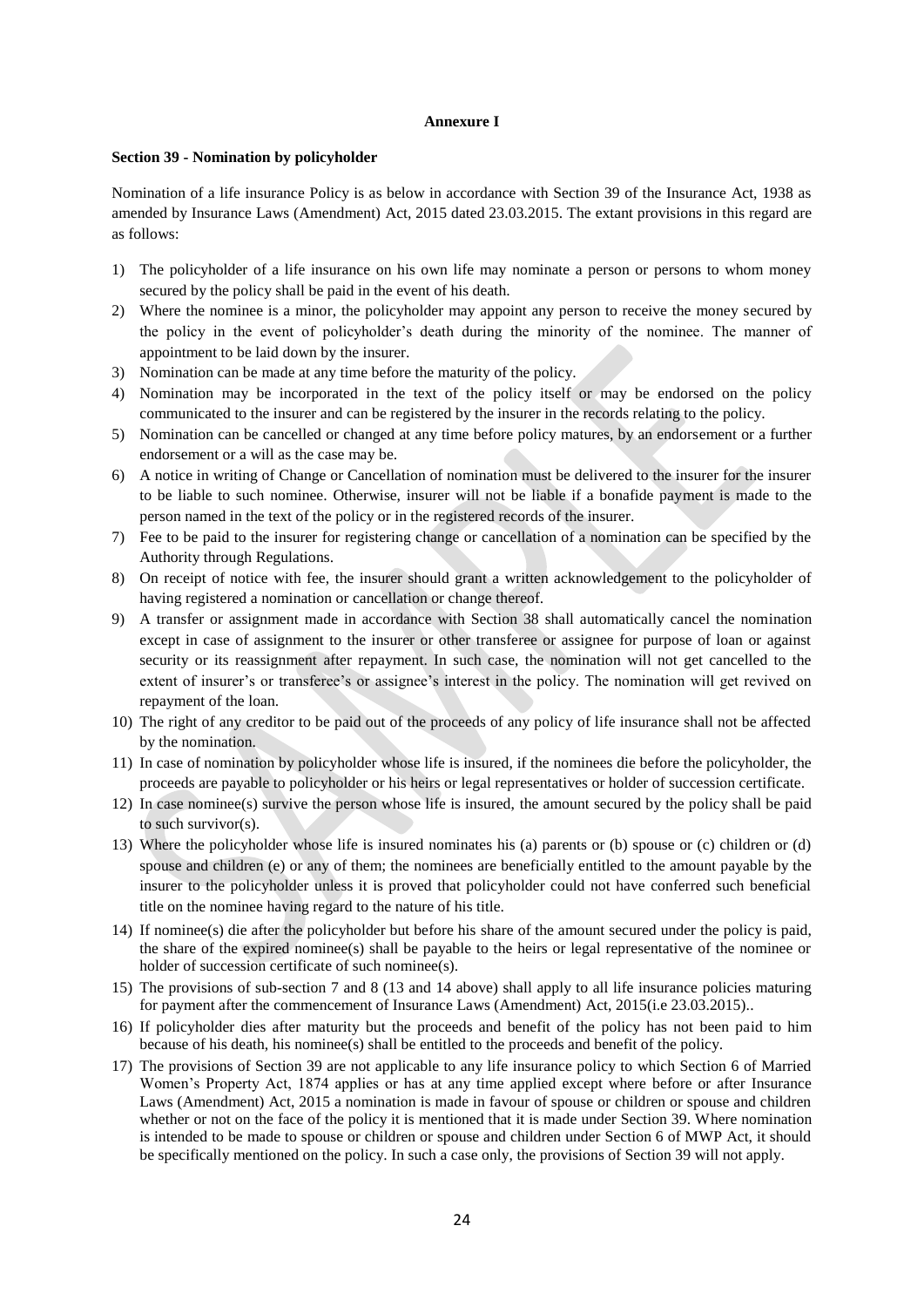*[Disclaimer: This is not a comprehensive list of amendments of Insurance Laws (Amendment) Act, 2015 and only a simplified version prepared for general information. Policy Holders are advised to refer to Insurance Laws (Amendment) Act, 2015 dated 23.03.2015 for complete and accurate details.*

# **Annexure II**

# **Section 45 – Policy shall not be called in question on the ground of mis-statement after three years**

Provisions regarding policy not being called into question in terms of Section 45 of the Insurance Act, 1938, as amended by Insurance Laws (Amendment) Act, 2015 dated 23.03.2015 are as follows:

- 1) No Policy of Life Insurance shall be called in question on any ground whatsoever after expiry of 3 yrs from a. the date of issuance of policy or
	- b. the date of commencement of risk or
	- c. the date of revival of policy or
	- d. the date of rider to the policy
	- whichever is later.
- 2) On the ground of fraud, a policy of Life Insurance may be called in question within 3 years from a. the date of issuance of policy or
	- b. the date of commencement of risk or
	- c. the date of revival of policy or
	- d. the date of rider to the policy
	- whichever is later.

For this, the insurer should communicate in writing to the insured or legal representative or nominee or assignees of insured, as applicable, mentioning the ground and materials on which such decision is based.

- 3) Fraud means any of the following acts committed by insured or by his agent, with the intent to deceive the insurer or to induce the insurer to issue a life insurance policy:
	- a. The suggestion, as a fact of that which is not true and which the insured does not believe to be true;
	- b. The active concealment of a fact by the insured having knowledge or belief of the fact;
	- c. Any other act fitted to deceive; and

d. Any such act or omission as the law specifically declares to be fraudulent.

- 4) Mere silence is not fraud unless, depending on circumstances of the case, it is the duty of the insured or his agent keeping silence to speak or silence is in itself equivalent to speak.
- 5) No Insurer shall repudiate a life insurance Policy on the ground of Fraud, if the Insured / beneficiary can prove that the misstatement was true to the best of his knowledge and there was no deliberate intention to suppress the fact or that such mis-statement of or suppression of material fact are within the knowledge of the insurer. Onus of disproving is upon the policyholder, if alive, or beneficiaries.
- 6) Life insurance Policy can be called in question within 3 years on the ground that any statement of or suppression of a fact material to expectancy of life of the insured was incorrectly made in the proposal or other document basis which policy was issued or revived or rider issued. For this, the insurer should communicate in writing to the insured or legal representative or nominee or assignees of insured, as applicable, mentioning the ground and materials on which decision to repudiate the policy of life insurance is based.
- 7) In case repudiation is on ground of mis-statement and not on fraud, the premium collected on policy till the date of repudiation shall be paid to the insured or legal representative or nominee or assignees of insured, within a period of 90 days from the date of repudiation.
- 8) Fact shall not be considered material unless it has a direct bearing on the risk undertaken by the insurer. The onus is on insurer to show that if the insurer had been aware of the said fact, no life insurance policy would have been issued to the insured.
- 9) The insurer can call for proof of age at any time if he is entitled to do so and no policy shall be deemed to be called in question merely because the terms of the policy are adjusted on subsequent proof of age of life insured. So, this Section will not be applicable for questioning age or adjustment based on proof of age submitted subsequently.